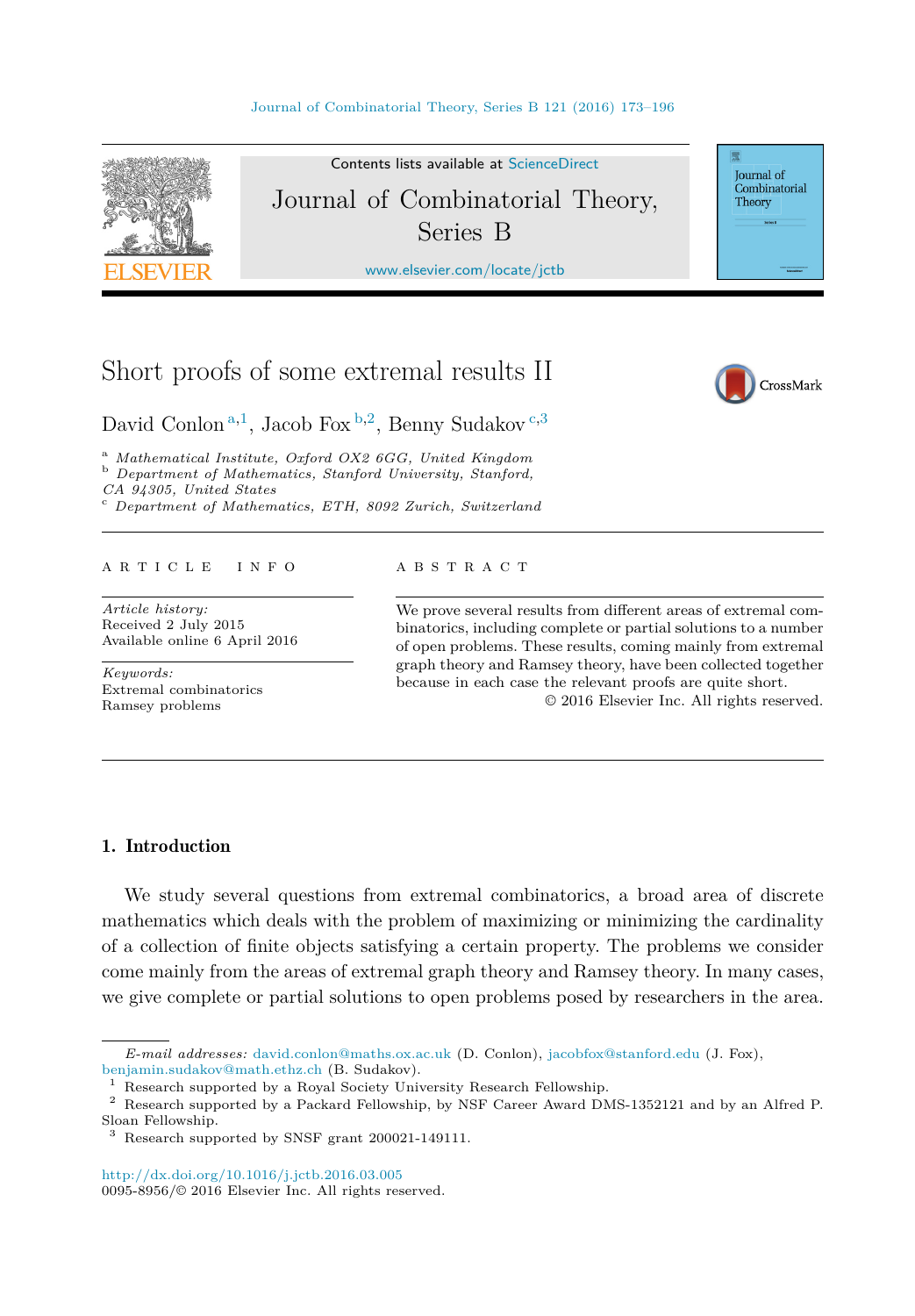While each of the results in this paper is interesting in its own right, the proofs are all quite short. Accordingly, in the spirit of Alon's 'Problems and results in extremal combinatorics' papers  $[3-5]$  and our own earlier paper  $[15]$ , we have chosen to combine them. We describe the results in brief below. For full details on each topic we refer the reader to the relevant section, each of which is self-contained and may be read separately from all others.

In Section 2, we address old questions of Erdős and Hajnal [\[20\]](#page-22-0) and Caro [\[11\]](#page-22-0) concerning extremal problems for set mappings. In Section [3,](#page-3-0) we answer a question of Foucaud, Krivelevich and Perarnau [\[23\],](#page-22-0) which extends an old problem of Bollobás and Erdős [\[18\],](#page-22-0) about finding large *Kr,r*-free subgraphs in graphs with a given number of edges. In Section [4,](#page-7-0) we show how to use the Lovász local lemma to embed sparse hypergraphs in large dense hypergraphs and apply this technique to improve the Ramsey number of the cube and other bipartite graphs. In Section [5,](#page-11-0) we address a problem of Erdős and Hajnal [\[21\]](#page-22-0) on estimating the bounds on a variant of the classical Ramsey problem and extend this to estimate the extremal number for small and shallow clique minors. We find a connection between induced Ramsey numbers and the Ruzsa–Szemerédi induced matching problem in Section [6.](#page-16-0) Finally, in Section [7,](#page-18-0) we prove a colored variant of the famous triangle removal lemma with reasonable bounds.

All logarithms are base 2 unless otherwise stated. For the sake of clarity of presentation, we systematically omit floor and ceiling signs whenever they are not crucial. We also do not make any serious attempt to optimize absolute constants in our statements and proofs.

## 2. Extremal problems for set mappings

Consider all mappings  $f: \binom{M}{k} \to \binom{M}{l}$  with  $|M| = m$  such that *X* is disjoint from  $f(X)$ for all  $X \in \binom{M}{k}$ . Let  $p(m, k, l)$  be the maximum p such that for every such mapping f there is a subset  $P \subset M$  with  $|P| = p$  where  $f(X)$  and  $P$  are disjoint for all  $X \in {P \choose k}$ . In 1958, Erdős and Hajnal [\[20\]](#page-22-0) proved that, for all *k* and *l*,

$$
cm^{1/(k+1)} \le p(m, k, l) \le c'(m \log m)^{1/k},
$$

where  $c$  and  $c'$  depend only on  $k$  and  $l$ , and asked for a more exact determination of the dependence of  $p(m, k, l)$  on  $m$ .

In 1972, in a textbook application of the probabilistic method, Spencer [\[51\]](#page-23-0) proved an extension of Turán's theorem to *k*-uniform hypergraphs and used this to prove that  $p(m, k, l) \geq cm^{1/k}$ , where *c* depends only on *k* and *l*. More precisely, Spencer showed that every *r*-uniform hypergraph with *n* vertices and  $t \geq n$  edges contains an independent set of order at least  $c_r n^{1+1/(r-1)}/t^{1/(r-1)}$ . Now consider the  $(k+1)$ -uniform hypergraph with *m* vertices and the  $t = l {m \choose k}$  edges given by  $X \cup \{y\}$  for all  $X \in {m \choose k}$ and  $y \in f(X)$ . An independent set P in this hypergraph is a set for which  $f(X)$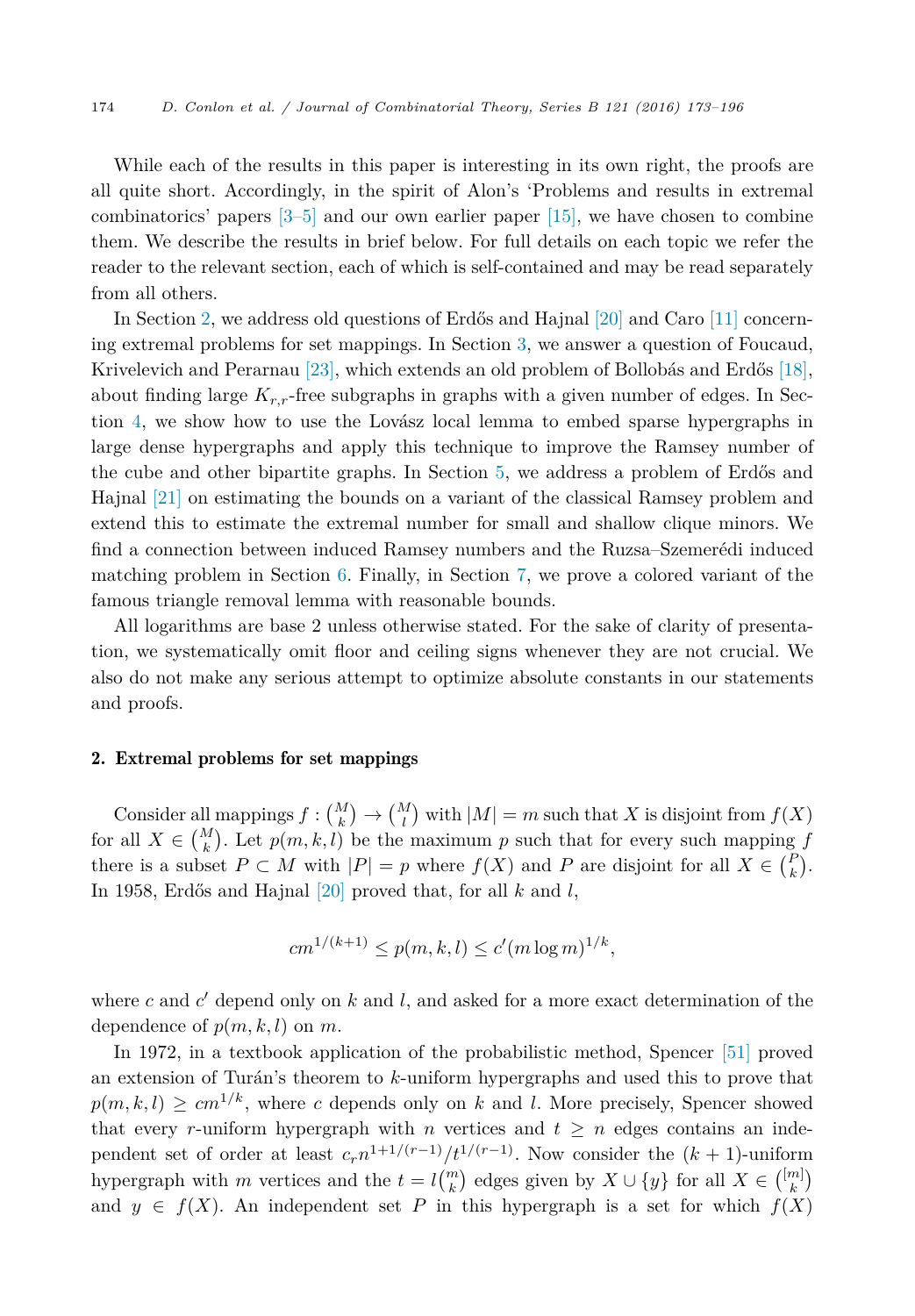and *P* are disjoint for all  $X \in \binom{P}{k}$ . Since there is an independent set of order at least  $\Omega(m^{1+1/k}/t^{1/k}) = \Omega(m^{1/k})$ , we get the desired lower bound on  $p(m, k, l)$ .

Despite the attention the set mapping problem has received over the years, the upper bound has not been improved. Here we solve the Erdős–Hajnal problem when *l* is sufficiently large as a function of *k*, showing that  $p(m, k, (k-1)!) = \Theta(m^{1/k})$ , where the implied constants depend only on *k*. For simplicity, we first describe a construction for  $l = k!$  and then show how to modify it to get  $l = (k - 1)!$ .

**Theorem 2.1.** For  $m = n^k$ , there is a function  $f: \binom{M}{k} \to \binom{M}{k!}$  such that  $|M| = m$ , X and  $f(X)$  are disjoint for all  $X \in {M \choose k}$ , and every  $P \subset M$  of order greater than  $k^2n$  contains  $a \, k \text{-} set \, X \, such that \, f(X) \, is \, not \, disjoint \, from \, P.$ 

**Proof.** Let  $M = [n]^k$  and consider the function  $f: \binom{M}{k} \to \binom{M}{k}$  such that if *X* consists of the *k*-tuples  $(x_{1i}, x_{2i}, \ldots, x_{ki})$  for  $i \in [k]$ , then  $f(X)$  consists of all *k*-tuples  $(x_{1\pi(1)}, x_{2\pi(2)}, \ldots, x_{k\pi(k)})$ , where  $\pi$  is a permutation of [k], with the caveat that if  $(x_{1\pi(1)}, x_{2\pi(2)}, \ldots, x_{k\pi(k)})$  is equal to an element of X or a previously chosen element of  $f(X)$ , we instead choose an arbitrary element of M which is not equal to any of these elements. With this choice,  $f(X)$  is well defined and X and  $f(X)$  are disjoint.

Let  $P \subset [n]^k$  with  $|P| > k^2n$ . As long as one of the hyperplanes with one fixed coordinate has at most *k* elements of *P*, delete those elements from *P*. As there are at most  $kn$  such hyperplanes, there are at most  $k^2n$  deleted points. Therefore, there is a remaining point  $p \in P$  such that there are at least k other points remaining on each of the *k* hyperplanes containing *p* with one coordinate fixed. Picking distinct points  $p_1, \ldots, p_k \in P$  which are distinct from *p* with  $p_i$  having the same *i*th coordinate as *p* and letting  $X = \{p_1, \ldots, p_k\}$ , we have  $p \in f(X)$ , which completes the proof.  $\Box$ letting  $X = \{p_1, \ldots, p_k\}$ , we have  $p \in f(X)$ , which completes the proof.

To improve the bound on *l* in this theorem from *k*! to (*k* − 1)!, we need a minor modification. Indeed, suppose that the elements of *M* are ordered lexicographically (that is, order is determined by first comparing the first coordinates, then the second coordinates and so on) and  $f(X)$  is that subset of the *k*-tuples  $(x_{1\pi(1)}, x_{2\pi(2)}, \ldots, x_{k\pi(k)})$  for which  $\pi(1)$  is fixed so that the first coordinate  $x_{1\pi(1)}$  is equal to the minimum of the first coordinates of the elements of *X*. The proof then proceeds as above, but we choose *p* and *p*<sup>1</sup> to be the smallest, in the lexicographic ordering, among the remaining vertices after all deletions. This guarantees that  $p_1$  is the first element in the set  $\{p_1, \ldots, p_k\}$ , though the remaining elements may be ordered arbitrarily. We note that  $l = (k-1)! = 1$  is best possible when  $k = 2$ . After this paper was written, we learned that this particular case was independently solved much earlier by Füredi [\[30\].](#page-22-0) It would be very interesting to determine whether *l* can be decreased to 1 for all *k*.

A related question of Caro [\[11\]](#page-22-0) (see also [\[6\]\)](#page-21-0) asks for an estimate on  $q(m, k, d)$ , the maximum *q* such that for every mapping  $f: \binom{M}{k} \to \binom{M}{k}$  with  $|M| = m$  such that  $|X \cap f(X)| \le d$  for all  $X \in \binom{M}{k}$ , there is a subset  $Q \subset M$  with  $|Q| = q$  such that  $f(X)$  is not a subset of *Q* for any  $X \in \binom{Q}{k}$ . This differs from the Erdős–Hajnal question on three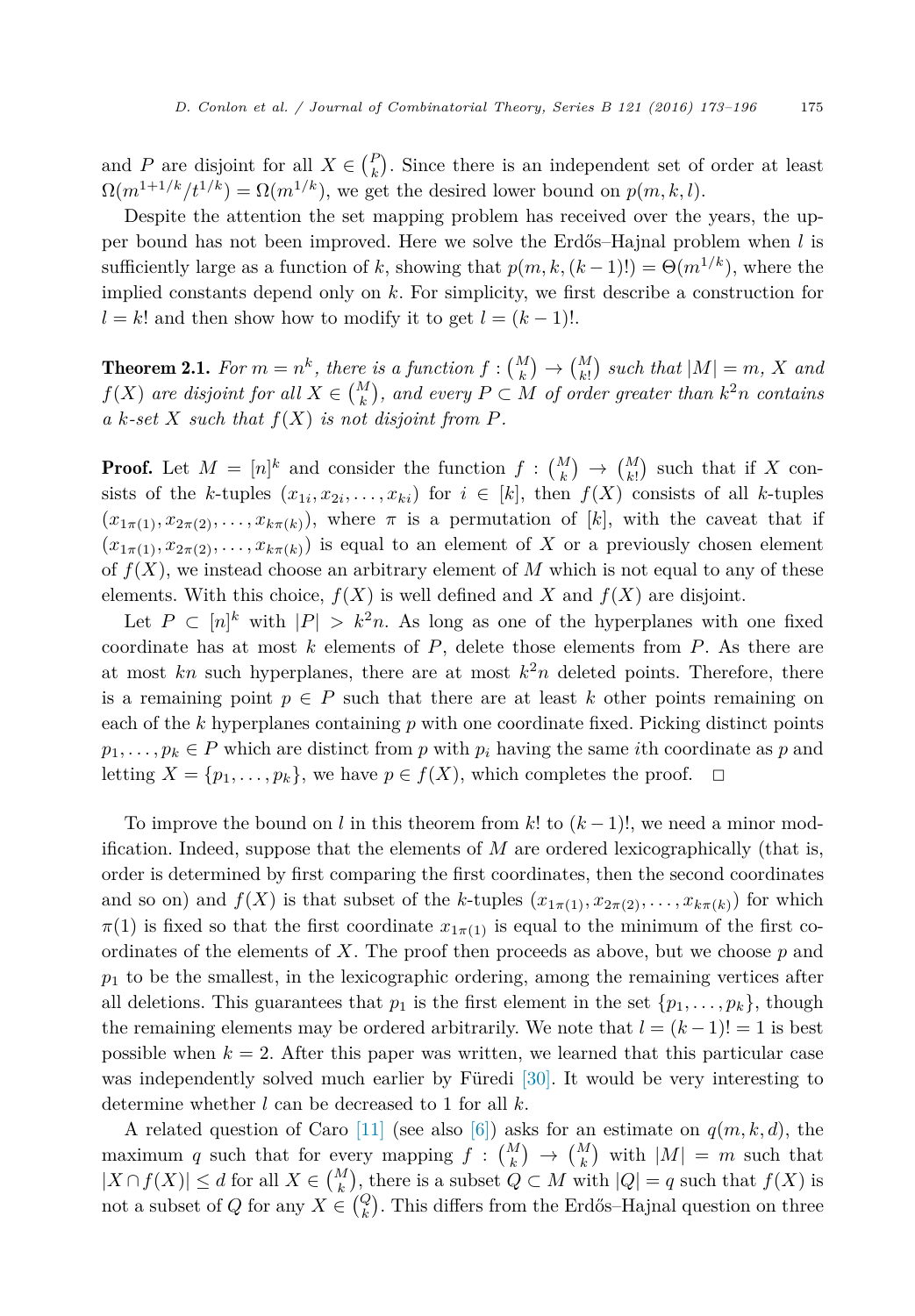<span id="page-3-0"></span>counts: we take  $l = k$ ; we allow X to overlap with  $f(X)$  by a certain controlled amount d; and we only require a subset where the image of each element is not contained within the subset rather than being entirely disjoint from it. If we let  $t = (k - d)/(2k - d - 1)$ , Caro [\[11\]](#page-22-0) proved that

$$
cm^t \le q(m,k,d) \le c'(m \log m)^t,
$$

where *c* and *c*' depend only on *k* and *d*. Here we partially answer a question of Caro  $[11]$ by removing the log factor from the upper bound when  $k = 2$ .

Theorem 2.2. *There exist constants c*<sup>1</sup> *and c*<sup>2</sup> *such that* (i)  $q(m, 2, 1) \leq c_1 m^{1/2}$ , (ii)  $q(m, 2, 0) \leq c_2 m^{2/3}$ .

**Proof.** (i) We define a mapping of the complete graph with vertex set  $[n]^2$ . If  $x < x'$ and  $y \neq y'$ , we map the edge  $((x, y), (x', y'))$  to  $((x, y), (x, y'))$  and otherwise we map arbitrarily while ensuring that  $((x, y), (x', y'))$  doesn't map to itself.

Suppose now that  $Q$  is a subset of order at least  $2n+1$ . On every horizontal or vertical line, we delete the highest point which is in *Q*. Since we delete at most 2*n* points, some point  $q \in Q$  must remain. If  $q = (x, y')$ , we see that there are points  $(x, y)$  and  $(x', y')$ with  $x < x'$  and  $y' < y$  which are also in Q. But, if  $e = ((x, y), (x', y'))$ , its image is  $((x, y), (x, y'))$ , which is also in *Q*.

(ii) We define a mapping of the complete graph with vertex set  $[n]^3$ . If  $x < x'$ ,  $y \neq y'$  and  $z \neq z'$ , we map the edge  $((x, y, z), (x', y', z'))$  to  $((x', y, z), (x', y, z'))$  and otherwise we map arbitrarily while ensuring that  $((x, y, z), (x', y', z'))$  is disjoint from its image.

Suppose now that *Q* is a subset of order at least  $3n^2 + 1$ . On every line  $\{(a, y, z)$ :  $1 \leq a \leq n$ , we remove the lowest point, while on every line  $\{(x, b, z) : 1 \leq b \leq n\}$ , we remove the highest point. The remaining set still has  $n^2 + 1$  points. Therefore, there are two points which have the same x and y coordinate, say,  $(x', y, z)$  and  $(x', y, z')$ , where  $z < z'$ . Since we removed the highest point on the line  $\{(x', b, z') : 1 \le b \le n\}$ , there exists  $y' > y$  such that  $(x', y', z')$  is in *Q*. Similarly, since we removed the lowest point on the line  $\{(a, y, z) : 1 \le a \le n\}$ , there exists  $x < x'$  such that  $(x, y, z)$  is in *Q*. But, if  $e = ((x, y, z), (x', y', z')),$  its image is  $((x', y, z), (x', y, z')),$  which is also in  $Q. \square$ 

## 3. Large subgraphs without complete bipartite graphs

Given a family of graphs  $H$ , we let  $f(m, H)$  be the size of the largest  $H$ -free subgraph that can be found in any graph with  $m$  edges, where a graph is  $H$ -free if it contains no graph from the family H as a subgraph. The problem of estimating  $f(m, \mathcal{H})$  was first raised by Bollobás and Erdős [\[18\]](#page-22-0) at a workshop in 1966, where they asked whether every graph with *m* edges contains a  $C_4$ -free subgraph with  $\Omega(m^{3/4})$  edges. Erdős [\[19\]](#page-22-0)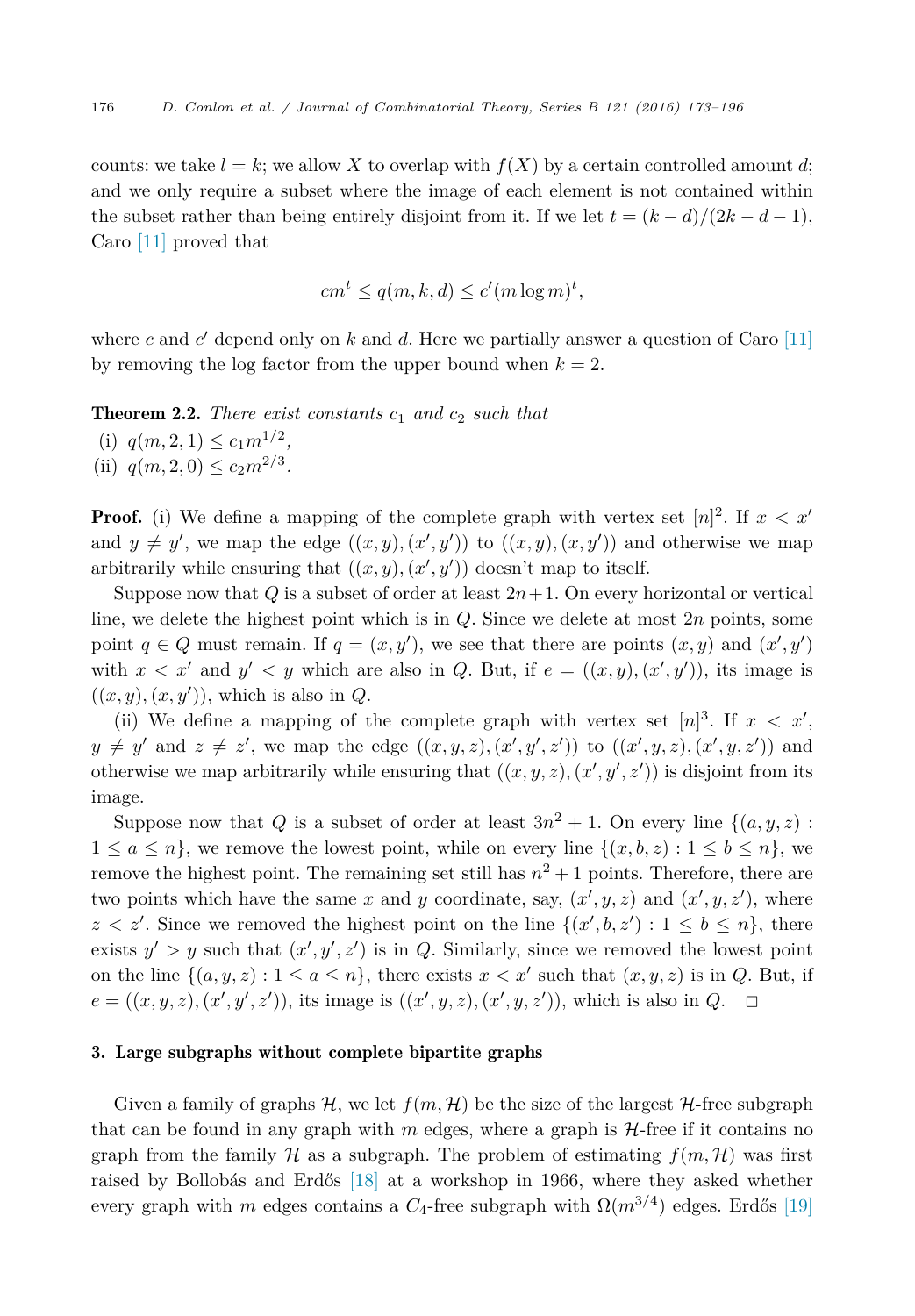later remarked that the answer in this case is likely  $\Theta(m^{2/3})$ , based on an example due to Folkman and private communication from Szemerédi.

Recently, the function  $f(m, \mathcal{H})$  was rediscovered by Foucaud, Krivelevich and Per-arnau [\[23\],](#page-22-0) who considered the case where  $H$  is the family of even cycles of length at most  $2k$ , obtaining estimates that are tight up to a logarithmic factor. In this section, we address a question asked by these same authors and extend the Folkman–Szemerédi result by determining  $f(m, H)$  up to a constant factor when *H* is a complete bipartite graph.

Let  $K_{r,s}$  be the complete bipartite graph with parts of order *r* and *s*, where  $2 \le r \le s$ . The following theorem gives a lower bound on  $f(m, K_{r,s})$ .

Theorem 3.1. *Every graph G with m edges contains a Kr,r-free subgraph of size at least*  $\frac{1}{4}m^{\frac{r}{r+1}}$ .

To prove this theorem, we need an upper bound on the number of copies of *Kr,r* which can be found in a graph with *m* edges. The problem of maximizing the number of copies of a fixed graph *H* over all graphs with a given number of edges was solved by Alon [\[2\]](#page-21-0) (and the corresponding problem for hypergraphs was solved by Friedgut and Kahn [\[29\]\)](#page-22-0). For our purposes, the following simpler estimate will suffice.

**Lemma 3.2.** Every graph G with m edges contains at most  $2m^r$  copies of  $K_{r,r}$ .

**Proof.** Note that every copy of  $K_{r,r}$  in *G* contains a matching of size *r*. Since the number of such matchings is at most  $\binom{m}{r}$  and every matching of size *r* can appear in at most 2<sup>*r*</sup> copies of  $K_{r,r}$ , the total number of such copies is at most  $2^r {m \choose r} \leq 2m^r$ .  $\Box$ 

Using this lemma, together with a simple probabilistic argument, one can prove the required lower bound on  $f(m, K_{r,s})$ .

**Proof of Theorem 3.1.** Let  $G$  be a graph with  $m$  edges. Consider a subgraph  $G'$  of  $G$  obtained by choosing every edge independently at random with probability  $p = \frac{1}{2}m^{-1/(r+1)}$ . Then the expected number of edges in *G*' is *mp*. Also, by Lemma 3.2, the expected number of copies of  $K_{r,r}$  in  $G'$  is at most  $2p^{r^2}m^r$ . Delete one edge from every copy of  $K_{r,r}$ contained in  $G'$ . This gives a  $K_{r,r}$ -free subgraph of  $G$ , which, by linearity of expectation, has at least

$$
pm - 2p^{r^2}m^r \ge \frac{1}{2}m^{\frac{r}{r+1}} - \frac{1}{8}m^{\frac{r}{r+1}} \ge \frac{1}{4}m^{\frac{r}{r+1}}
$$

edges on average. Hence, there exists a choice of  $G'$  which produces a  $K_{r,r}$ -free subgraph of *G* of size at least  $\frac{1}{4}m^{\frac{r}{r+1}}$ .  $\Box$ 

We will now show that this estimate is tight when *G* is an appropriately chosen complete bipartite graph with  $m$  edges. Since the Turán number for  $K_{r,s}$  is not known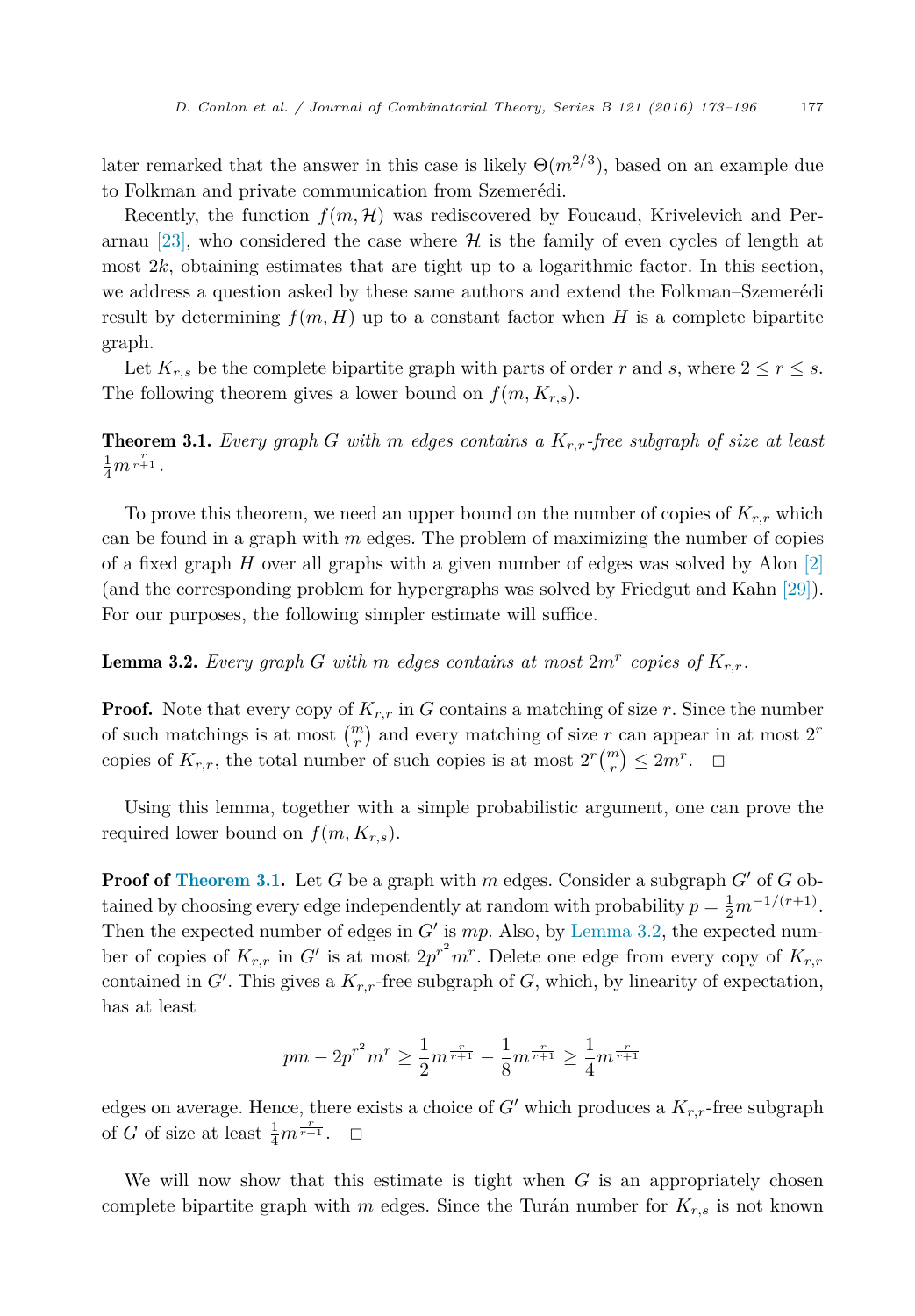in general, it is somewhat surprising that one can prove a tight bound on the size of the largest *Kr,s*-free subgraph in graphs with *m* edges.

**Theorem 3.3.** Let  $2 \le r \le s$  and let G be a complete bipartite graph with parts U and V, where  $|U| = m^{1/(r+1)}$  and  $|V| = m^{r/(r+1)}$ . Then G has m edges and the largest  $K_{r,s}$ -free subgraph of *G* has at most  $sm^{r/(r+1)}$  edges.

**Proof.** The proof is a simple application of the counting argument of Kővári, Sós and Turán [\[37\].](#page-22-0) Let *G*<sup> $\prime$ </sup> be a  $K_{r,s}$ -free subgraph of *G* and let  $d = e(G')/|V|$  be the average degree of vertices in *V* within  $G'$ . If  $d \geq s$ , then, by convexity,

$$
\sum_{v \in V} \binom{d_{G'}(v)}{r} \ge |V| \binom{d}{r} \ge \binom{s}{r} m^{r/(r+1)} \ge sm^{r/(r+1)}/r!.
$$

On the other hand, since  $G'$  is  $K_{r,s}$ -free we have that

$$
\sum_{v \in V} \binom{d_{G'}(v)}{r} < s \binom{|U|}{r} \le s|U|^r/r! = sm^{r/(r+1)}/r!.
$$

This contradiction completes the proof of the theorem.  $\Box$ 

These results can also be extended to *k*-uniform hypergraphs, which, for brevity, we call *k*-graphs. Let  $K_{r,\dots,r}^{(k)}$  denote the complete *k*-partite *k*-graph with parts of order *r*.

**Theorem 3.4.** Every *k*-graph *G* with *m* edges contains a  $K_{r,\dots,r}^{(k)}$ -free subgraph of size at *least*  $\frac{1}{2k!}m^{\frac{q-1}{q}}$ *, where*  $q = \frac{r^k-1}{r-1}$ *.* 

**Proof.** Let *G* be a *k*-graph with *m* edges. Every copy of  $K_{r,\dots,r}^{(k)}$  in *G* contains a matching of size *r* and the number of such matchings is at most  $\binom{m}{r}$ . On the other hand, every matching in *G* of size *r* can appear in at most  $(k!)^r$  copies of  $K_{r,\dots,r}^{(k)}$ . This implies that the total number of such copies is at most  $(k!)^r \binom{m}{r}$ .

Consider a subgraph *G*<sup> $\prime$ </sup> of *G* obtained by choosing every edge independently at random with probability  $p = \frac{1}{k!}m^{-1/q}$ . Then the expected number of edges in *G*<sup>-</sup> is *mp* and the expected number of copies of  $K_{r,\dots,r}^{(k)}$  in *G*<sup>-</sup> is at most  $(k!)^{r} p^{r^{k}} \binom{m}{r}$ . Delete one edge from every copy of  $K_{r,\dots,r}^{(k)}$  contained in *G*<sup>'</sup>. This gives a  $K_{r,\dots,r}^{(k)}$ -free subgraph of *G* with at least

$$
pm - (k!)^r p^{r^k} \binom{m}{r} \ge \frac{1}{2k!} m^{\frac{q-1}{q}}
$$

 $\alpha$  expected edges. Hence, there exists a choice of *G*<sup>'</sup> which produces a  $K_{r,\dots,r}^{(k)}$ -free subgraph of  $G$  of this size.  $\Box$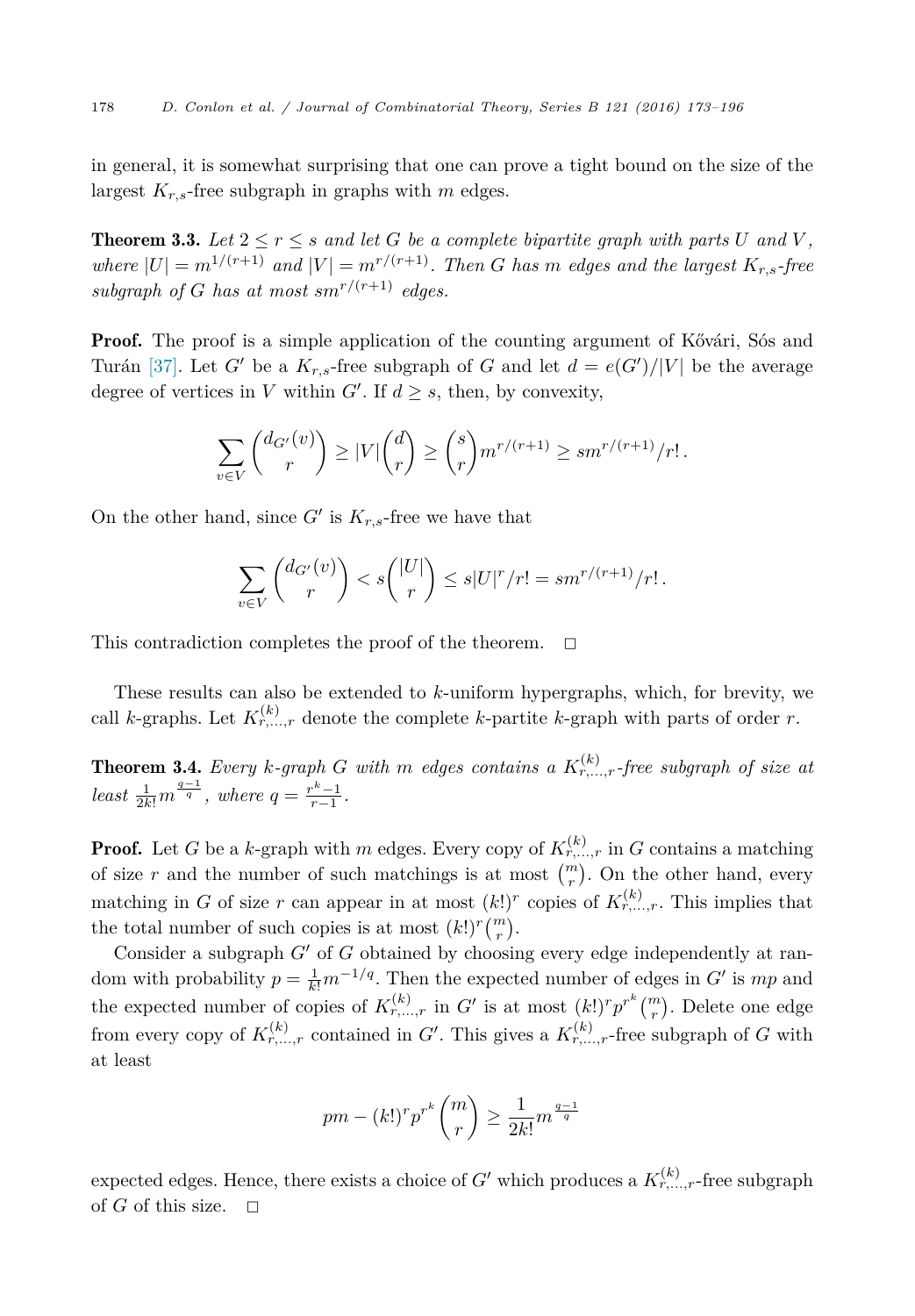We can again show that this estimate is tight when *G* is an appropriately chosen *k*-partite *k*-graph.

**Theorem 3.5.** Let  $k, r ≥ 2, q = \frac{r^k-1}{r-1}$  and let *G* be a complete  $k$ -partite  $k$ -graph with parts  $U_i$ ,  $1 \leq i \leq k$ , such that  $|U_i| = m^{r^{i-1}/q}$ . Then G has m edges and the largest  $K_{r,\dots,r}^{(k)}$ *-free subgraph of G has*  $O(m^{(q-1)/q})$  *edges.* 

This result follows from the next statement, which is proved using a somewhat involved extension of the counting argument used in the graph case. This technique has its origins in a paper of Erdős [\[17\].](#page-22-0) Throughout the proof, we use the notation  $\binom{t}{r}$  as a shorthand for  $\frac{t(t-1)...(t-r+1)}{r!}1_{t\geq r-1}$ , thus extending the definition of the binomial coefficient to a convex function on all of R.

**Proposition 3.6.** Let G be a k-partite k-graph with parts  $U_i$ ,  $1 \leq i \leq k$ , such that  $|U_i|=n^{r^{i-1}}$  and with a  $\prod_{i\geq 2}|U_i|$  edges. Then G contains at least  $\binom{a-k+1}{r}\prod_{i\leq k-1}\binom{|U_i|}{r}$ *copies of*  $K_{r,\ldots,r}^{(k)}$ .

**Proof.** We prove the result by induction on *k*. We may always assume that  $a > r + k - 2$ , since otherwise  $\binom{a-k+1}{r} = 0$  and the result is trivial. First, suppose that  $k = 2$  and we have a bipartite graph with parts  $U_1$  of order  $n$ ,  $U_2$  of order  $n^r$  and  $an^r$  edges. Let  $d(S)$  denote the number of common neighbors of a subset S in G and let  $D =$  $\sum_{S \subset U_1, |S|=r} d(S)/\binom{n}{r}$  be the average number of common neighbors taken over all subsets of order *r* in *U*1. Note that

$$
\sum_{S \subset U_1, |S|=r} d(S) = \sum_{x \in U_2} {d(x) \choose r} \ge {a \choose r} |U_2| = {a \choose r} n^r.
$$

Therefore, since  $a > r$ ,  $D \ge {a \choose r} n^r / {n \choose r} \ge a$  and the number of copies of  $K_{r,r}$  in *G* is

$$
\sum_{S \subset U_1, |S|=r} \binom{d(S)}{r} \ge \binom{D}{r} \binom{n}{r} \ge \binom{a}{r} \binom{n}{r},
$$

completing the proof in this case.

Now suppose we know the statement for  $k-1$ . For every vertex  $x \in U_k$ , let  $G_x$  be the (*k*−1)-partite (*k*−1)-graph which is the link of vertex *x* (i.e., the collection of all subsets of order  $k-1$  which together with *x* form an edge of *G*). Let  $a_x \prod_{i=2}^{k-1} |U_i|$  be the number of edges in  $G_x$ . By definition,  $\sum_{x} a_x = a |U_k| = an^{r^{k-1}}$ . By the induction hypothesis, each  $G_x$  contains at least  $\binom{a_x-k+2}{r}\prod_{i\leq k-2}\binom{|U_i|}{r}$  copies of  $K_{r,\ldots,r}^{(k-1)}$ . By convexity, the total number of such copies added over all  $G_x$  is at least

$$
\binom{a-k+2}{r} n^{r^{k-1}} \prod_{i \le k-2} \binom{|U_i|}{r} = \binom{a-k+2}{r} |U_{k-1}|^r \prod_{i \le k-2} \binom{|U_i|}{r}
$$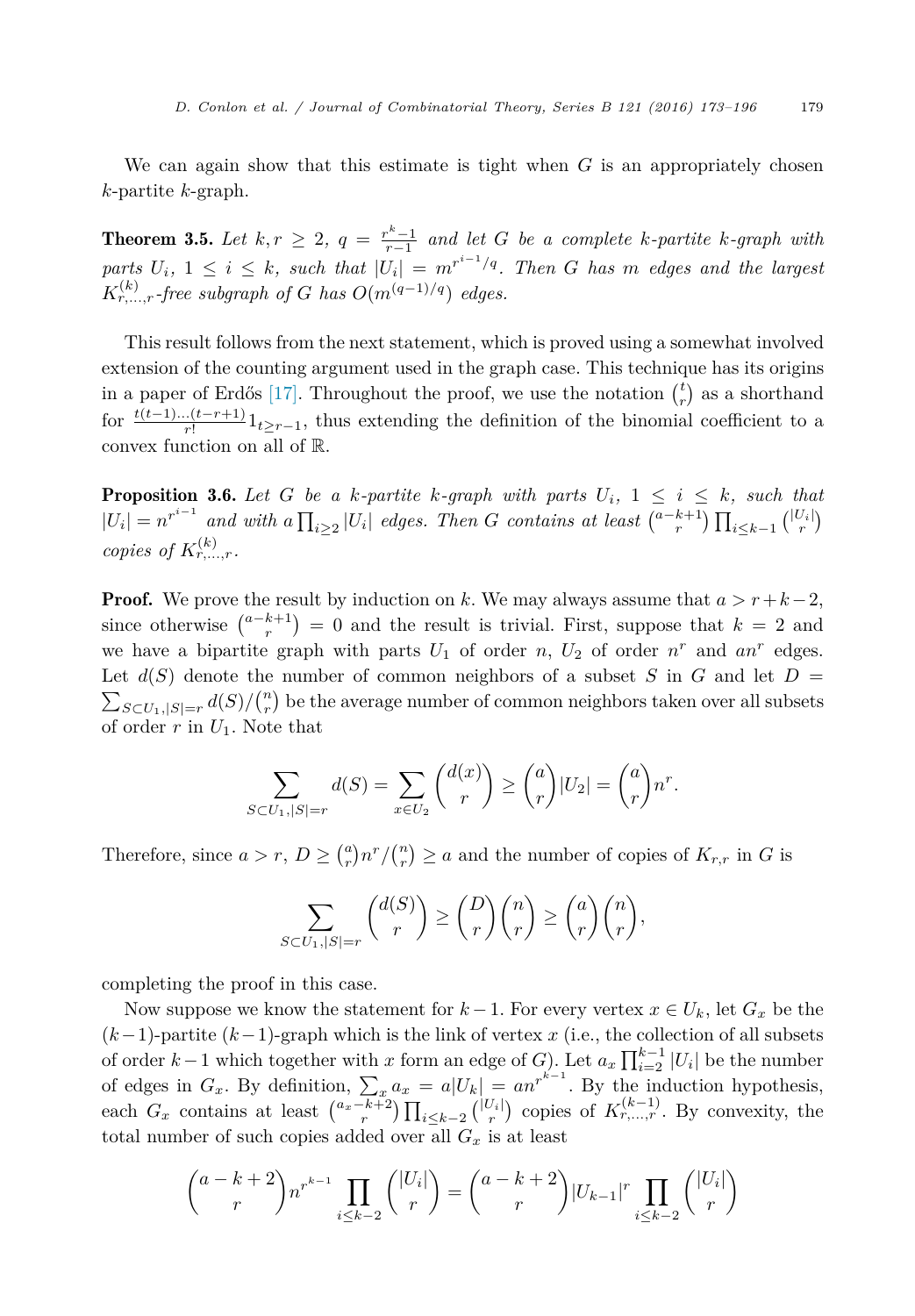<span id="page-7-0"></span>180 *D. Conlon et al. / Journal of Combinatorial Theory, Series B 121 (2016) 173–196*

$$
\geq r! \binom{a-k+2}{r} \prod_{i \leq k-1} \binom{|U_i|}{r}
$$

$$
\geq (a-k+2) \prod_{i \leq k-1} \binom{|U_i|}{r},
$$

where in the final inequality we use that  $a > r + k - 2$ .

For every subset *S* which intersects every  $U_i$ ,  $i \leq k-1$ , in exactly *r* vertices, let  $d(S)$  be the number of vertices  $x \in U_k$  such that *x* forms an edge of *G* together with every subset of *S* of order  $k-1$  which contains one vertex from every  $U_i$ . By the above discussion, we have that

$$
\sum_{S} d(S) \ge (a - k + 2) \prod_{i \le k-1} \binom{|U_i|}{r},
$$

that is, at least the number of copies of  $K_{r,\ldots,r}^{(k-1)}$  counted over all  $G_x$ . On the other hand, by the definition of  $d(S)$ , the number of copies of  $K_{r,\dots,r}^{(k)}$  in *G* equals  $\sum_{S} {d(S) \choose r}$ . Since the total number of sets *S* is  $\prod_{i \leq k-1} { |U_i| \choose r}$ , the average value of  $d(S)$  is at least  $a - k + 2$ and the result now follows by convexity.  $\Box$ 

## 4. Ramsey numbers and embedding large sparse hypergraphs into dense hypergraphs

For a graph *H*, the *Ramsey number*  $r(H)$  is the least positive integer *N* such that every two-coloring of the edges of the complete graph *K<sup>N</sup>* contains a monochromatic copy of *H*. One of the most important results in graph Ramsey theory is a theorem of Chvátal, Rödl, Szemerédi and Trotter [\[12\]](#page-22-0) which says that for every positive integer  $\Delta$ there is a constant  $C(\Delta)$  such that every graph *H* with *n* vertices and maximum degree  $\Delta$  satisfies  $r(H) \leq C(\Delta)n$ . That is, the Ramsey number of bounded-degree graphs grows linearly in the number of vertices.

The original proof of this theorem used the regularity lemma and gives a very poor tower-type bound for  $C(\Delta)$ . Following improvements by Eaton [\[16\]](#page-22-0) and Graham, Rödl and Ruciński [\[31\],](#page-22-0) the bound  $C(\Delta) \leq 2^{c\Delta \log \Delta}$  was given by the authors [\[14\].](#page-22-0) This is close to optimal, since Graham, Rödl and Ruciński [\[31,32\]](#page-22-0) showed that there exist graphs *H* (even bipartite graphs) with *n* vertices and maximum degree  $\Delta$  for which  $r(H) \geq 2^{c'\Delta}n$ .

If we assume that *H* is bipartite, work of Conlon [\[13\]](#page-22-0) and Fox and Sudakov [\[27\]](#page-22-0) shows that  $r(H) \leq 2^{c\Delta}n$  for any *H* with *n* vertices and maximum degree  $\Delta$ . By the results of Graham, Rödl and Ruciński mentioned above, this is optimal up to the constant *c*. The bound proved by Fox and Sudakov [\[27\],](#page-22-0)  $r(H) \leq \Delta 2^{\Delta+5} n$ , remains the best known. Here we remove the  $\Delta$  factor from this bound.

**Theorem 4.1.** For every bipartite graph H on n vertices with maximum degree  $\Delta$ ,  $r(H) \leq$  $2^{\Delta+6}n$ *.*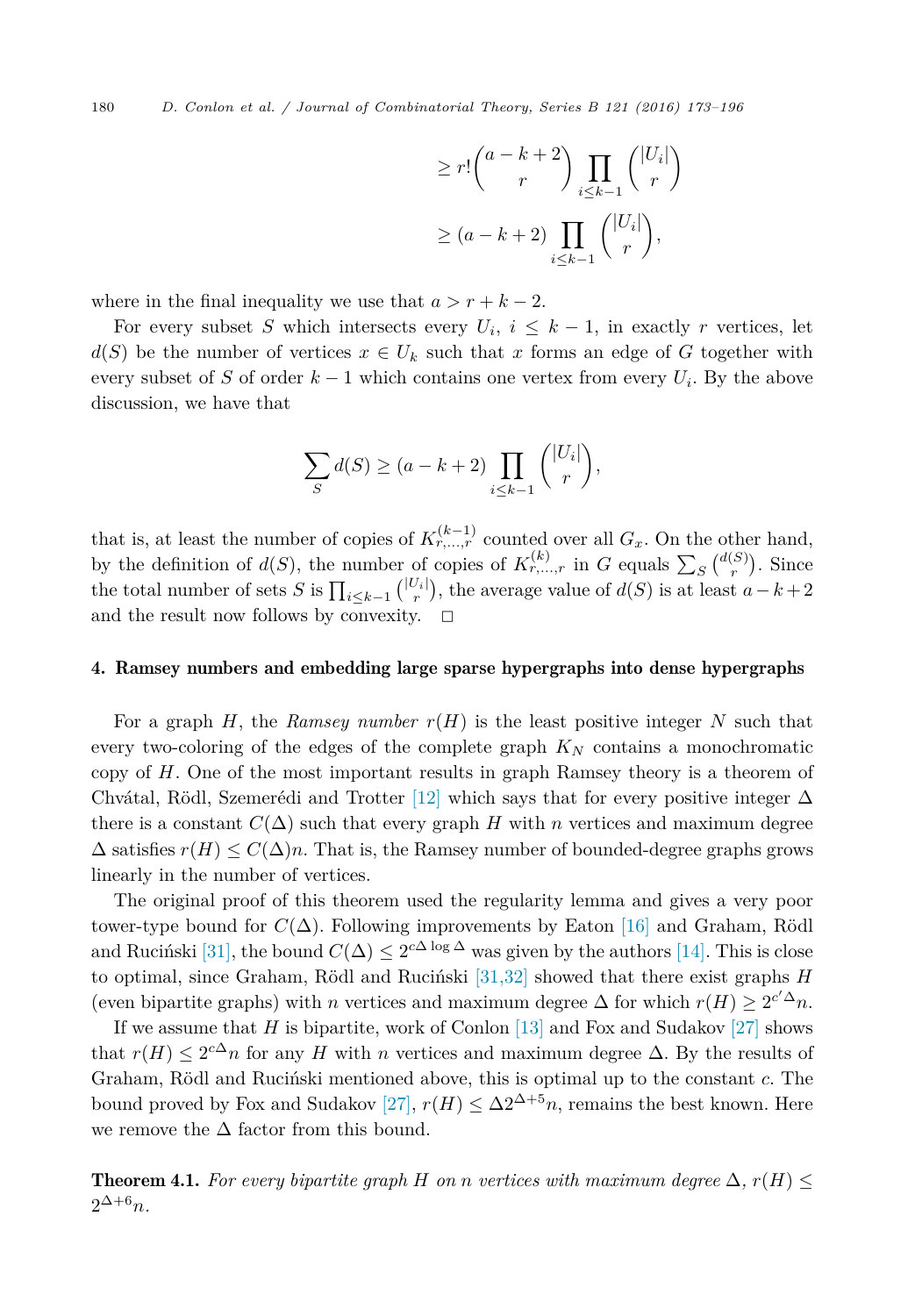<span id="page-8-0"></span>This theorem allows us to give a slight improvement on the Ramsey number of cubes. The *d*-cube  $Q_d$  is the *d*-regular graph on  $2^d$  vertices whose vertex set is  $\{0, 1\}^d$  and where two vertices are adjacent if they differ in exactly one coordinate. Burr and Erdős [\[10\]](#page-21-0) conjectured that  $r(Q_d)$  is linear in the number of vertices  $|Q_d|$ . After several improvements over the trivial bound  $r(Q_d) \le r(|Q_d|) \le 4^{|Q_d|} = 2^{2^{d+1}}$  by Beck [\[7\],](#page-21-0) Graham, Rödl and Ruciński [\[32\]](#page-22-0) and Shi [\[47,48\],](#page-23-0) Fox and Sudakov [\[27\]](#page-22-0) obtained the bound  $r(Q_d) \leq d2^{2d+5}$ , which is nearly quadratic in the number of vertices. This follows immediately from their general upper bound on the Ramsey numbers of bipartite graphs. [Theorem 4.1](#page-7-0) improves this to a true quadratic bound.

## **Corollary 4.2.** For every positive integer *d*,  $r(Q_d) \leq 2^{2d+6}$ .

We note that results similar to [Theorem 4.1](#page-7-0) and Corollary 4.2 were proved by Lee [\[38\]](#page-22-0) in his recent breakthrough work on the Ramsey numbers of degenerate graphs. However, the method he uses is very different to ours. To understand our approach, it will be useful to first describe the method used in [\[27\]](#page-22-0) to prove the bound  $r(H) \leq \Delta 2^{\Delta+5}n$ .

Suppose that *H* is a bipartite graph with *n* vertices and parts  $V_1$  and  $V_2$ , where every vertex in  $V_1$  has degree at most  $\Delta$  and every vertex in  $V_2$  has degree at most  $k$ . The proof from [\[27\]](#page-22-0) has two main ingredients. The first ingredient is a powerful probabilistic technique known as dependent random choice (see, for example, the survey [\[28\]](#page-22-0) for a discussion of its many variants and applications) which allows one to find a large vertex subset *U* in a dense graph *G* such that almost all subsets of at most *k* vertices from *U* have many common neighbors.

To prove an upper bound on the Ramsey number of *H*, we take *G* to be the denser of the two monochromatic graphs which edge-partition the complete graph  $K_N$ , so that *G* has edge density at least 1*/*2. We use the dependent random choice lemma to find a subset *U* with the property that almost every subset with at most *k* vertices has at least *n* common neighbors. We then form an auxiliary hypergraph  $\mathcal G$  on  $U$  by letting a subset *S* with at most *k* vertices be an edge of G if the vertices of *S* have at least *n* common neighbors in *G*. We also define a hypergraph  $H$  on  $V_1$  by saying that a subset *T* with at most *k* vertices is an edge if there is a vertex of  $H$  (which will necessarily be in  $V_2$ ) whose neighborhood is *T*. It is easy to show that if  $H$  is a subhypergraph of  $G$ , then *H* is a subgraph of *G*. Thus, to prove an upper bound on Ramsey numbers, it suffices to show that every sparse hypergraph is a subhypergraph of every not much larger but very dense hypergraph. An embedding lemma of this form is the second ingredient used in [\[27\].](#page-22-0)

To state the appropriate lemma from [\[27\],](#page-22-0) we say that a hypergraph is down-closed if *e*<sub>1</sub> ⊂ *e*<sub>2</sub> and *e*<sub>2</sub> ∈ *E* implies *e*<sub>1</sub> ∈ *E*.

**Lemma 4.3.** *(See*  $[27]$ *.)* Let H be an *n*-vertex hypergraph with maximum degree  $\Delta$  such *that each edge of H has size at most k and suppose that*  $\delta \leq (4\Delta)^{-k}$ *. If* G *is a down-closed*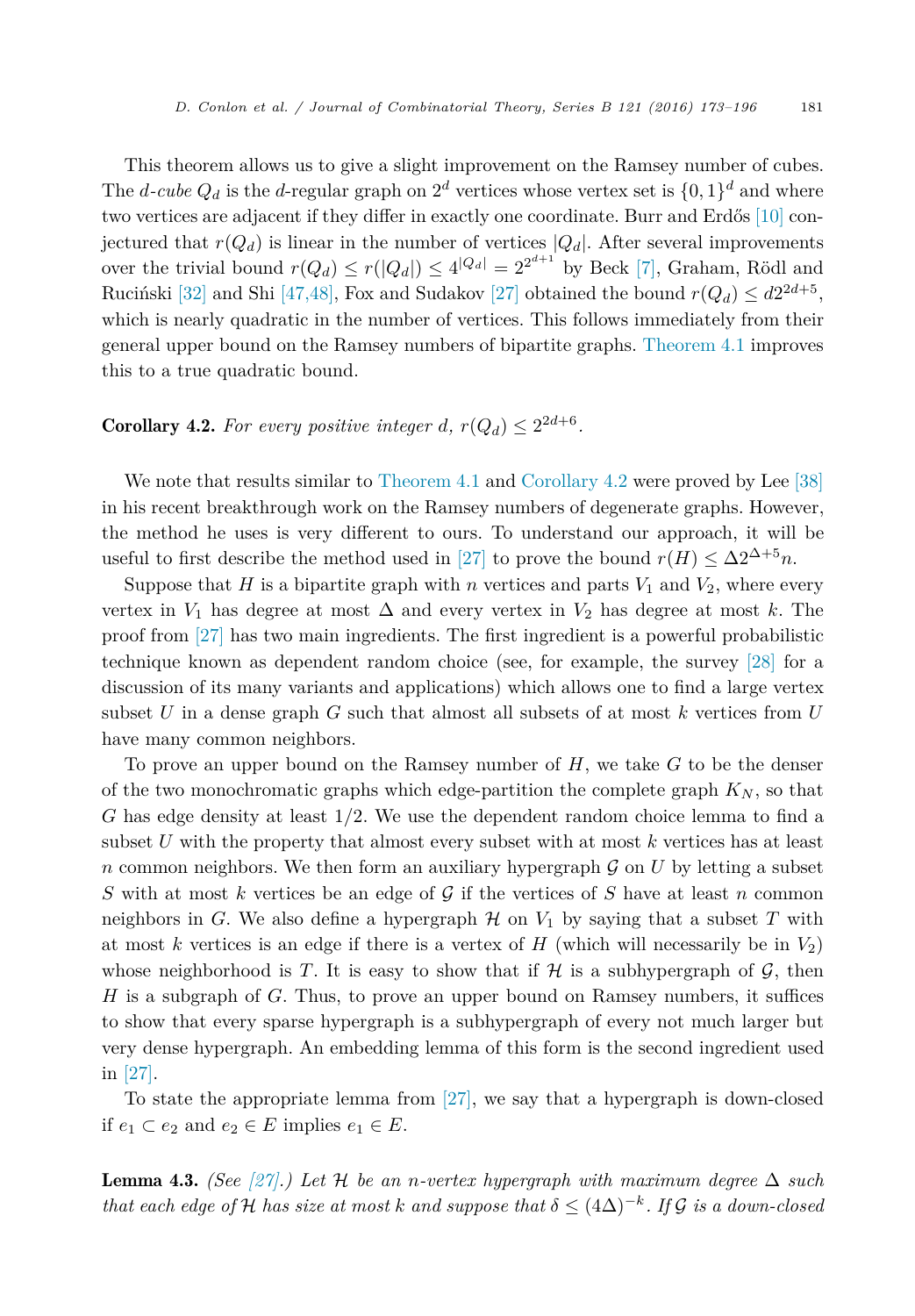<span id="page-9-0"></span> $h$ ypergraph on vertex set *U* with  $N \geq 4n$  vertices and more than  $(1 - \delta) {N \choose k}$  edges of *size*  $k$ *, then there is a copy of*  $H$  *in*  $G$ *.* 

The proof of this lemma uses a greedy embedding process. However, we may improve it by a simple application of the Lovász local lemma, which we now recall.

**Lemma 4.4.** Let  $A_1, \ldots, A_n$  be events in an arbitrary probability space. A directed graph  $D = (V, E)$  *on* the set of vertices  $V = \{1, \ldots, n\}$  is called a dependency digraph for the events  $A_1, \ldots, A_n$  if for each i,  $1 \leq i \leq n$ , the event  $A_i$  is mutually independent of all the events  $\{A_i : (i,j) \notin E\}$ . Suppose  $D = (V, E)$  is a dependency digraph for the *above events* and *suppose there are real numbers*  $x_1, \ldots, x_n$  *such that*  $0 \le x_i \le 1$  *and*  $Pr[A_i] \leq x_i \prod_{(i,j) \in E} (1 - x_j)$  *for all*  $1 \leq i \leq n$ *. Then* 

$$
Pr\left[\bigwedge_{i=1}^{n} \bar{A}_i\right] \geq \prod_{i=1}^{n} (1 - x_i).
$$

*In particular, with positive probability no event A<sup>i</sup> holds.*

Using this result, we now improve [Lemma 4.3](#page-8-0) as follows.

**Lemma 4.5.** Let H be an *n*-vertex hypergraph with maximum degree  $\Delta$  such that each *edge of* H *has size at most k and suppose that*  $\delta \leq \frac{1}{4k\Delta} 2^{-8kn/N}$ . If G *is a down-closed*  $h$ ypergraph on vertex set *U* with  $N \ge 16n$  vertices and more than  $(1 - \delta) {N \choose k}$  edges of *size*  $k$ *, then there is a copy of*  $H$  *in*  $G$ *.* 

**Proof.** When  $k = 1$ , the result is trivial. We may therefore assume that  $k \geq 2$ .

Consider a uniform random mapping  $f: V(\mathcal{H}) \to V(\mathcal{G})$ . For two vertices *uv* of  $\mathcal{H}$ , consider the bad event  $A_{uv}$  that  $f(u) = f(v)$ . For an edge  $e$  of  $H$ , we also consider the bad event  $B_e$  that  $|f(e)| = |e|$  (the vertices of *e* map to distinct vertices), but  $f(e)$  is not an edge of  $\mathcal{G}$ .

Clearly,  $Pr[A_{uv}] = 1/N$ . We also have  $Pr[B_e] \leq \delta$ . Indeed, suppose  $|e| = \ell$ . If  $f(e)$  is not an edge in G, then, since G is down-closed, none of the  $\binom{N-\ell}{k-\ell}$  k-sets containing it are in G either. However, the number of pairs consisting of an edge of size *k* which is not in G and a subset of size  $\ell$  is at most  $\delta\binom{N}{k}\binom{k}{\ell}$ . It follows that the number of  $\ell$ -sets which are not edges of  $\mathcal G$  is at most

$$
\delta \binom{N}{k} \cdot \frac{\binom{k}{\ell}}{\binom{N-\ell}{k-\ell}} = \delta \binom{N}{\ell},
$$

which implies that  $Pr[B_e] \leq \delta$ .

Provided  $\{u', v'\}$  and *e* are disjoint from  $\{u, v\}$ , the event  $A_{uv}$  is independent of  $A_{u'v'}$ and  $B_e$ . Therefore,  $A_{uv}$  is dependent on at most  $2(n-2)$  of the events  $A_{u'v'}$  and at most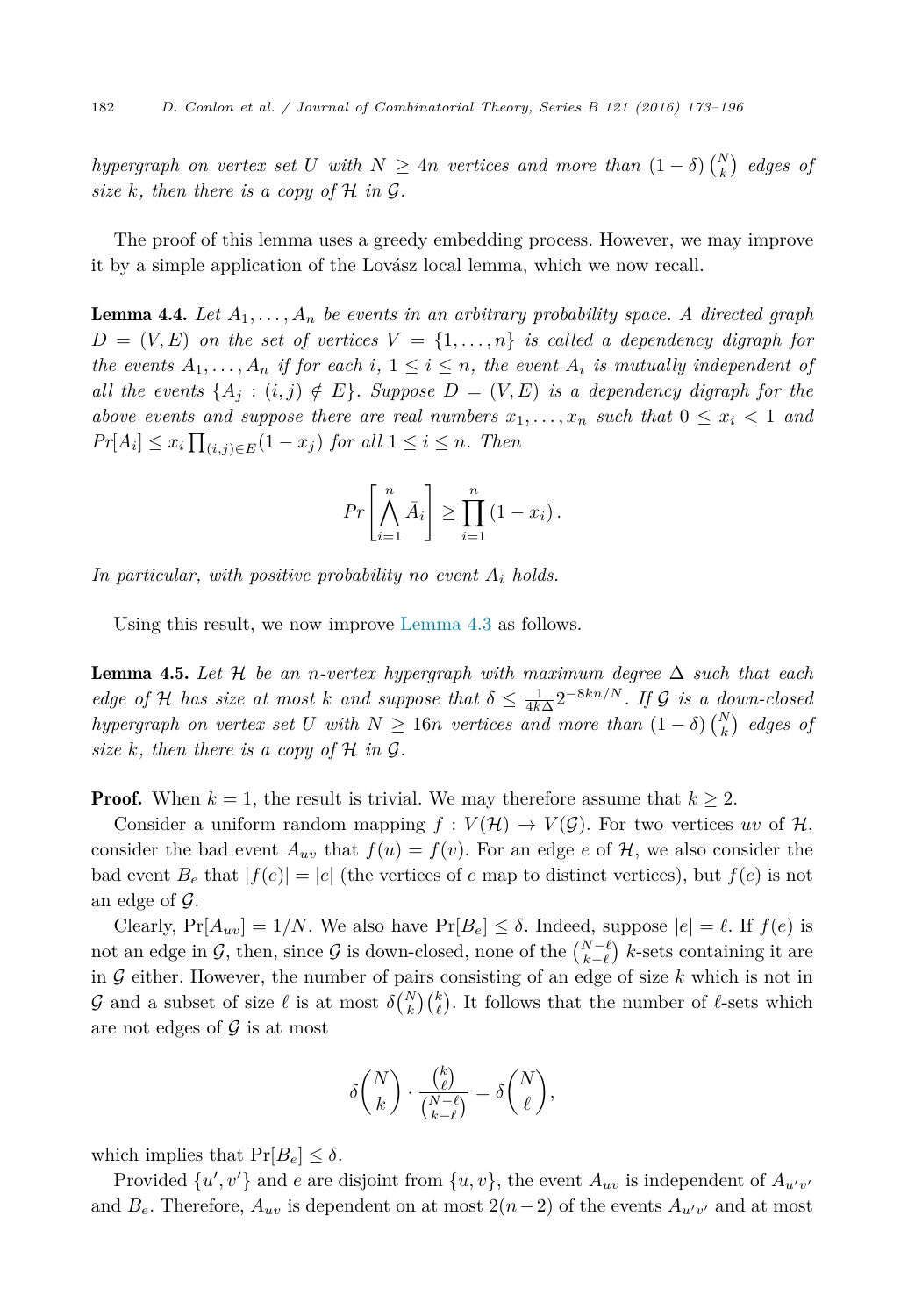2 $\Delta$  of the events  $B_e$ . Similarly, provided  $\{u, v\}$  and  $e'$  are disjoint from  $e$ , the event  $B_e$  is independent of  $A_{uv}$  and  $B_{e'}$ . Therefore,  $B_e$  is dependent on at most  $\binom{n}{2} - \binom{n-|e|}{2} < kn$ of the events  $A_{uv}$  and at most  $k\Delta$  of the events  $B_{e'}$ .

We now apply the local lemma. Let  $x = \frac{4}{N}$  and  $y = \frac{1}{2k\Delta}$ . For each  $A_{uv}$ , we let the corresponding  $x_i$  be *x* and, for each  $B_e$ , we let the corresponding  $x_i$  be *y*. As  $x, y \leq 1/2$ , we have  $1 - x \geq 4^{-x}$  and  $1 - y \geq 4^{-y}$ . Therefore, since  $N \geq 16n$  and  $k \geq 2$ ,

$$
x(1-x)^{2n}(1-y)^{2\Delta} \ge \frac{4}{N} 4^{-8n/N} 4^{-1/k} \ge \frac{1}{N} = \Pr[A_{uv}]
$$

and

$$
y(1-y)^{k\Delta}(1-x)^{kn} \ge \frac{1}{2k\Delta} 4^{-1/2} 4^{-4kn/N} \ge \delta \ge \Pr[B_e].
$$

By [Lemma 4.4,](#page-9-0) the probability that none of the bad events  $A_{uv}$  and  $B_e$  occur is positive and, therefore, H is a subhypergraph of  $\mathcal{G}$ .  $\Box$ 

To prove [Theorem 4.1,](#page-7-0) we need an appropriate variant of the dependent random choice lemma. The version we use follows easily from Lemma 2.1 of [\[27\].](#page-22-0)

**Lemma 4.6.** Let G be a bipartite graph with parts  $V_1$  and  $V_2$  of order N and at least  $\epsilon N^2$ *edges,* where  $N \geq \epsilon^{-k} \max(bn, 4k)$ . Then there is a subset  $U \subset V_1$  with  $|U| \geq 2^{-1/k} \epsilon^k N$ such that the number of k-sets  $S \subset U$  with  $|N(S)| < n$  is less than  $2^{k+1}b^{-k} {|\binom{|U|}{k}}$ .

Combining [Lemmas 4.5 and 4.6,](#page-9-0) we arrive at the following theorem.

Theorem 4.7. *Let H be a bipartite graph with n vertices such that one part has maximum degree*  $k \geq 2$  *and the other part has maximum degree*  $\Delta \geq 2$ *. If G is a bipartite graph with edge density*  $\epsilon$  *and at least*  $16\Delta^{1/k} \epsilon^{-k} n$  *vertices in each part, then H is a subgraph of G.*

**Proof.** Let  $N = 16\Delta^{1/k} \epsilon^{-k}n$ . Applying Lemma 4.6 with  $b = 16\Delta^{1/k} \geq 2(8k\Delta)^{1/k}2^{8n/N}$ , we find a set |*U*| with  $|U| \geq 2^{-1/k} \epsilon^k N \geq 16n$  vertices such that the number of *k*-sets *S* ⊂ *U* with  $N(S)$  < *n* is less than  $2^{k+1}b^{-k}$  ( $\binom{|U|}{k}$ ). Since  $2^{k+1}b^{-k}$  ≤  $\frac{1}{4k\Delta}2^{-8kn/N}$ , we may apply [Lemma 4.5](#page-9-0) to embed the auxiliary hypergraph  $\mathcal H$  in the hypergraph  $\mathcal G$  (as described before [Lemma 4.3\)](#page-8-0). This in turn implies that *H* is a subgraph of *G*.  $\Box$ 

By considering the denser color in any two-coloring, this result has the following immediate corollary. [Theorem 4.1](#page-7-0) follows as a special case.

Corollary 4.8. *If H is a bipartite graph with n vertices such that one part has maximum degree k* and the other part has maximum degree  $\Delta$ , then  $r(H) \leq \Delta^{1/k} 2^{k+5} n$ .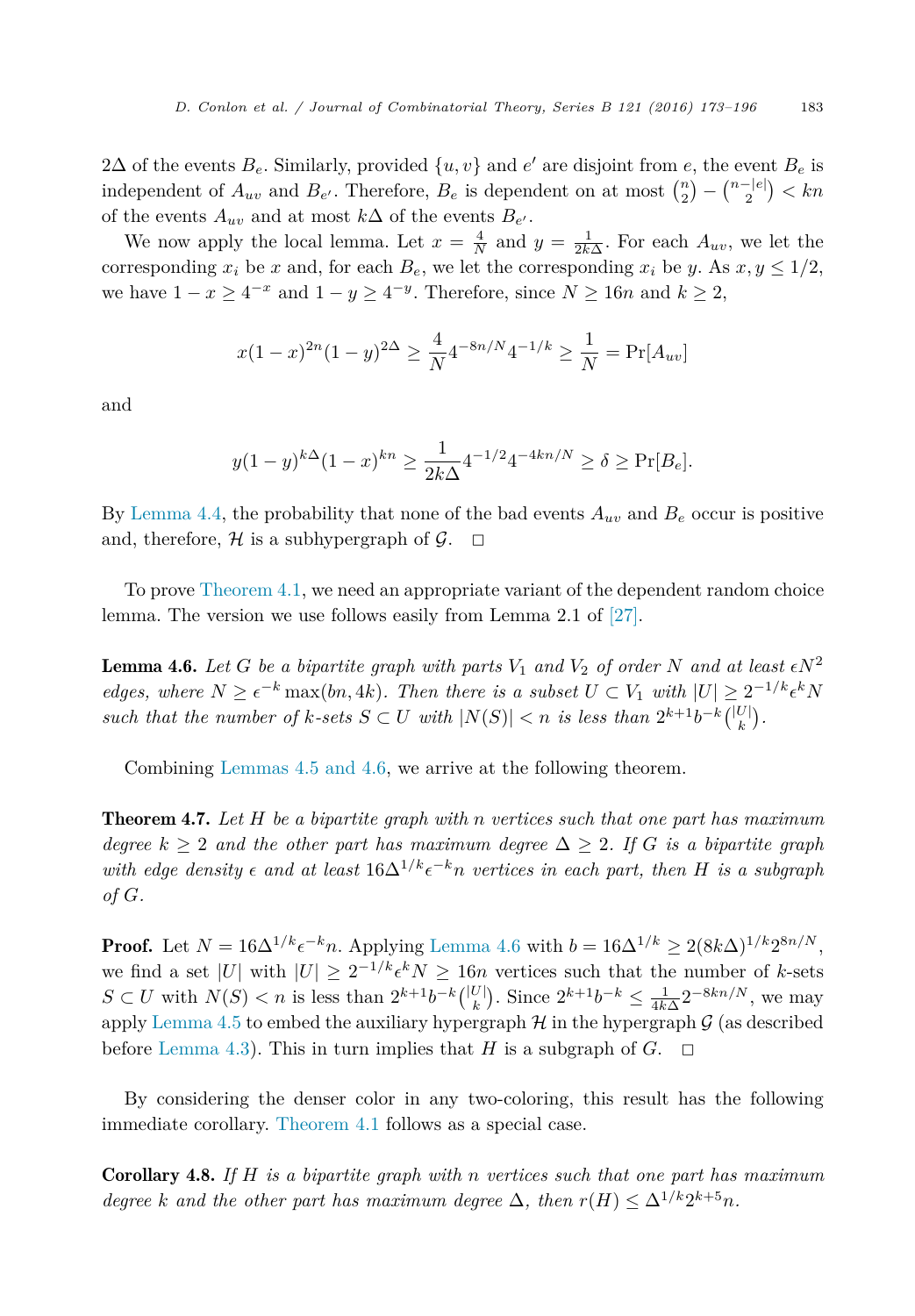## <span id="page-11-0"></span>5. Weakly homogeneous sequences and small minors

In 1989, Erdős and Hajnal [\[21\]](#page-22-0) studied an extension of the fundamental problem of estimating Ramsey numbers. A sequence  $S_1, \ldots, S_t$  of disjoint vertex subsets of a graph is called a *weakly* complete *r*-sequence of order *t* if each subset  $S_i$  has cardinality *r* and, for each pair  $1 \leq i \leq j \leq t$ , there is an edge from a vertex in  $S_i$  to a vertex in  $S_j$ . Let  $g(r, n)$  be the largest *t* for which every graph on *n* vertices or its complement contains a weakly complete *r*-sequence of order *t*. Note that determining  $g(1, n)$  is simply the classical Ramsey problem, since the vertices making up  $S_1, \ldots, S_t$  form either a clique or an independent set.

For *r* fixed and *n* sufficiently large, Erdős and Hajnal [\[21\]](#page-22-0) proved that

$$
(1/2 - o_r(1))(3/2)^r \log n \le g(r, n) \le 2^{r^2 + 1} r \log n,
$$

where the upper bound comes from considering a random 2-coloring of the edges of the complete graph on *n* vertices. These estimates naturally lead one to ask whether the power of *r* in the exponent of the constant factor should be 1 or 2. Improving the lower bound of Erdős and Hajnal, we answer this question by showing that the upper bound is much closer to the truth. Moreover, for  $r \geq 2$ , we will show that a density theorem holds, that is, every dense graph contains a large weakly complete *r*-sequence.

A sequence  $S_1, \ldots, S_t, T_1, \ldots, T_t$  of disjoint vertex subsets of a graph is called a *weakly bi-complete r*-sequence of order *t* if  $|S_i| = |T_i| = r$  for  $1 \le i \le t$  and, for each pair  $1 \leq i, j \leq t$ , there is an edge from a vertex in  $S_i$  to a vertex in  $T_i$ . Given such a weakly bi-complete *r*-sequence,  $S_1 \cup T_1, \ldots, S_t \cup T_t$  is clearly a weakly complete 2*r*-sequence.

Theorem 5.1. *Let n be sufficiently large and G be a graph with n vertices and edge density p. The graph G contains a weakly bi-complete r-sequence of order t if*

- $p \ge n^{-1/3}, r \le 2p^{-1/2}$  *and*  $t \le \frac{\log n}{4 \log(32/pr^2)}$ ;
- $p \ge n^{-1/5}, \ 4p^{-1/2} \le r \le \sqrt{p^{-1} \log n} \ and \ t \le \frac{1}{16} e^{pr^2/8} \log n;$
- $r \geq 4\sqrt{p^{-1}\log n}$  and  $t \leq \min(pn/64\sqrt{\log n}, n/2r)$ .

*In particular, G also contains a weakly complete* 2*r-sequence of order t.*

Note that if a graph has a weakly bi-complete *r*-sequence of order *t*, then, by arbitrarily adding additional vertices of the graph to the *r*-sets to obtain *r*'-sets, the graph also has a weakly bi-complete  $r'$ -sequence of order  $t$  for any  $r'$  satisfying  $r \leq r' \leq n/2t$ . This is useful for the third bound and for interpolating between the bounds. In particular, for the third bound, it will suffice to prove it for the case  $r = 4\sqrt{p^{-1} \log n}$ .

All three bounds on *t* will follow from reducing the problem to a special case of the Zarankiewicz problem in which we want to guarantee a *Kt,t* in a bipartite graph with parts of order at least  $pn/16r$  and edge density at least  $1 - e^{-pr^2/8}$ . Although it is not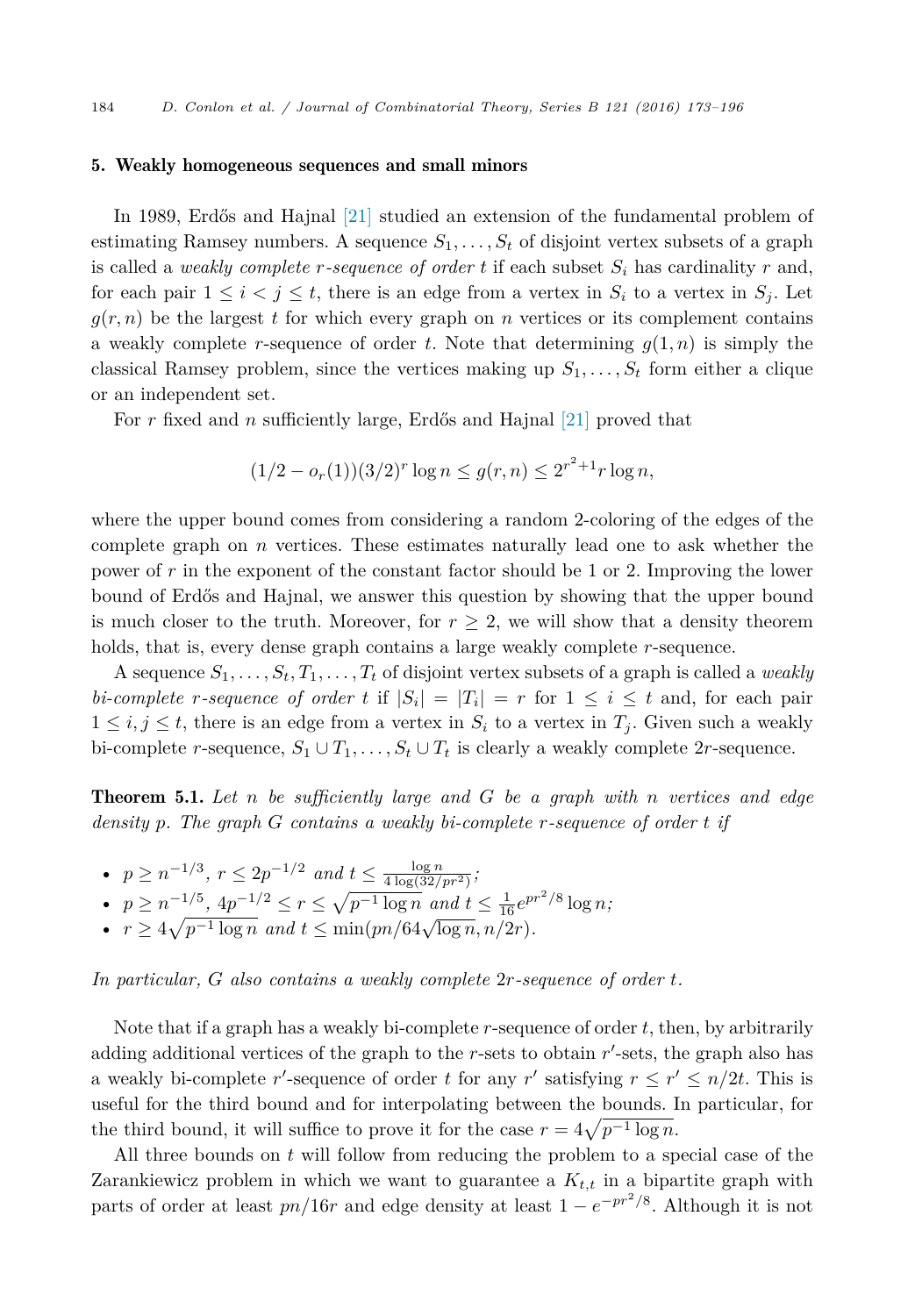<span id="page-12-0"></span>difficult to improve our bounds by being a little more careful at a few points in the argument, we have chosen to present proofs which determine the correct behavior while remaining as simple as possible.

By considering a random graph with edge density *p*, we see that the bounds in [The](#page-11-0)[orem 5.1](#page-11-0) are close to being tight. Noting that every graph or its complement has edge density at least 1*/*2, we have the following immediate corollary of the second bound.

Corollary 5.2. *For r fixed and n sufficiently large,*

$$
g(r,n) \ge \frac{1}{16} e^{2^{-6}r^2} \log n.
$$

*Clique minors* are a strengthening of weakly complete sequences, with the added constraint that the sets  $S_i$  are required to be connected. A classical result of Mader [\[39\]](#page-22-0) guarantees that for each  $t$  there is  $c(t)$  such that every graph on  $n$  vertices with at least  $c(t)n$  edges contains a clique minor of order *t*. Kostochka [\[35,36\]](#page-22-0) and Thomason [\[53\]](#page-23-0) independently determined the order of  $c(t)$ , proving that  $c(t) = \Theta(t\sqrt{\log t})$ . Almost two decades later, Thomason [\[54\]](#page-23-0) determined an asymptotic formula:  $c(t) = (a + o(1))t\sqrt{\ln t}$ , where  $\alpha = 0.319...$  is a computable constant.

In recent years, there has been a push towards extending these classical results on the extremal problem for graph minors to small graph minors, that is, where few vertices are used in making the minor. A result of Fiorini, Joret, Theis and Wood [\[22\]](#page-22-0) says that, for each *t*, there are  $h(t)$  and  $f(t)$  such that every graph with at least  $f(t)n$  edges contains a  $K_t$ -minor with at most  $h(t)$  log *n* vertices. The log *n* factor here is necessary. Indeed, for each *C* there is *c >* 0 and an *n*-vertex graph with at least *Cn* edges and girth (which is defined as the length of the shortest cycle, but is also the minimum number of vertices in a  $K_3$ -minor) at least  $c \log n$ . Fiorini et al. also conjectured that, for each  $\epsilon > 0$ , one may take  $f(t) = c(t) + \epsilon$  and  $h(t) = C(\epsilon, t)$ . Shapira and Sudakov [\[46\]](#page-23-0) came close to proving this conjecture, showing that every *n*-vertex graph with at least  $(c(t) + \epsilon)n$ edges contains a  $K_t$ -minor of order at most  $C(\epsilon, t)$  log *n* log log *n*. Building upon their approach, Montgomery [\[40\]](#page-22-0) then solved the conjecture by removing the log log *n* factor.

These results are all about finding clique minors in sparse graphs. Here, we study the dense case and find conditions on  $t$  and  $r$  such that every dense graph contains a  $K_t$ -minor where each connected set corresponding to a vertex of the minor contains at most *r* vertices. In particular, this shows that we may prove an analogue of Corollary 5.2 where the required subgraph is a clique minor rather than just a weakly complete *r*-sequence.

Theorem 5.3. *Let n be sufficiently large and G be a graph with n vertices and edge density*  $p \ge n^{-1/8}$ . If  $24p^{-1/2} \le r \le \frac{1}{2}\sqrt{p^{-1}\log n}$  and  $t \le \frac{1}{32}e^{pr^2/256}\log n$ , then G contains a *Kt-minor such that the connected sets corresponding to its vertices have size at most* 8*r.*

Minors in which the connected sets corresponding to vertices have small diameter are known as *shallow minors*. This concept was introduced in a paper by Plotkin, Rao and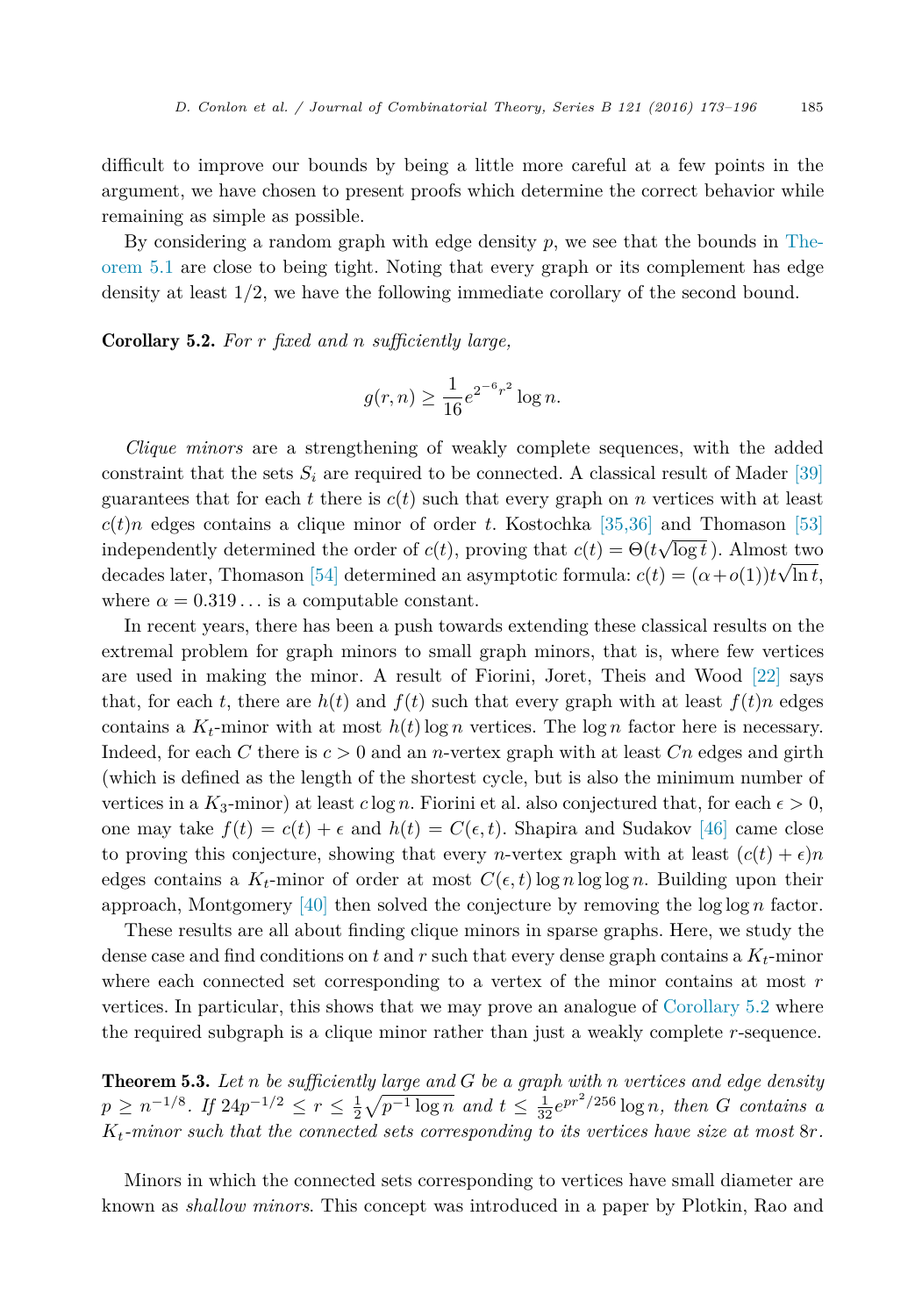<span id="page-13-0"></span>Smith [\[42\],](#page-22-0) though they attribute the idea to Leiserson and Toledo. Shallow minors also play a fundamental role in the work of Nešetřil and Ossona de Mendez on the theory of nowhere dense graphs (see their book [\[41\]\)](#page-22-0).

We mention this concept because the proof of [Theorem 5.3](#page-12-0) also gives that the connected subset corresponding to each vertex has diameter at most 9. A variant of this argument (using a different version of dependent random choice) can be used to reduce the diameter of the sets to 3, but with a slightly weaker bound on *t*. We also note that there are analogues of [Theorem 5.1](#page-11-0) when *r* is larger or smaller than the assumed range. However, the proof is the same, so we omit the details.

We begin by proving [Theorem 5.1](#page-11-0) and then deduce [Theorem 5.3.](#page-12-0) We will make use of the following three lemmas.

**Lemma 5.4.** Let  $H = (V_1, V_2, E)$  be a bipartite graph with edge density p. There is a *subset*  $B \subset V_2$  *with*  $|B| \geq p|V_2|/2$  *such that every vertex in B has more than*  $p|V_1|/2$ *neighbors in V*1*.*

**Proof.** Delete all vertices in  $V_2$  of degree at most  $p|V_1|/2$  and let *B* be the remaining subset of  $V_2$ . The number of deleted edges is at most  $p|V_1||V_2|/2$  and hence there are at least  $p|V_1||V_2| - p|V_1||V_2|/2 = p|V_1||V_2|/2$  remaining edges from *B* to  $V_1$ . As each vertex in *B* is in at most |*V*<sub>1</sub>| edges, |*B*| ≥ *p*|*V*<sub>1</sub>||*V*<sub>2</sub>|/2|*V*<sub>1</sub>| = *p*|*V*<sub>2</sub>|/2. □

**Lemma 5.5.** Let  $H = (V_1, V_2, E)$  be a bipartite graph with edge density 1−*q*. Then there is  $a$  *subset*  $B \subset V_2$  *with*  $|B| \geq |V_2|/2$  *such that every vertex in*  $B$  *has more than*  $(1-2q)|V_1|$ *neighbors in V*1*.*

**Proof.** Delete all vertices in  $V_2$  of degree at most  $(1 - 2q)|V_1|$  and let *B* be the remaining subset of *V*2. The number of nonedges touching the deleted vertices is at least  $2q|V_1||V_2 \setminus B|$  and at most  $q|V_1||V_2|$ . Hence,  $|V_2 \setminus B| \leq |V_2|/2$  and  $|B| \geq |V_2|/2$ .  $\Box$ 

**Lemma 5.6.** If  $H = (V_1, V_2, E)$  is a bipartite graph in which every vertex in  $V_2$  has at least  $p|V_1|$  neighbors in  $V_1$ , then there is a partition  $V_1 = A_1 \cup \ldots \cup A_d$  into subsets of order r (so  $d = |V_1|/r$ ) such that the fraction of pairs  $(A_i, b)$  with  $b \in V_2$  for which b *does not have a neighbor in*  $A_i$  *is at most*  $(1-p)^r \leq e^{-pr}$ .

**Proof.** Partition  $V_1$  uniformly at random into subsets  $A_i$  of size  $r$ . The probability that *b* has no neighbor in a subset *A<sup>i</sup>* chosen uniformly at random is precisely the same as  $A_i$  not containing any of the at least  $p|V_1|$  neighbors of *b* in  $V_1$ , which is at most  $\binom{(1-p)|A|}{r}/\binom{|A|}{r} \leq (1-p)^r$ . Therefore, the expected fraction of pairs  $(A_i, b)$  for which *b* does not have a neighbor in  $V_1$  is at most  $(1-p)^r$ . Hence, there is such a partition of  $V_1$ where the fraction of pairs  $(A_i, b)$  is at most this expected value.  $\Box$ 

**Proof of [Theorem](#page-11-0) 5.1.** Let  $G = (V, E)$  be a graph on *n* vertices with edge density *p*. By considering a random equitable vertex partition of *G*, there is a vertex parti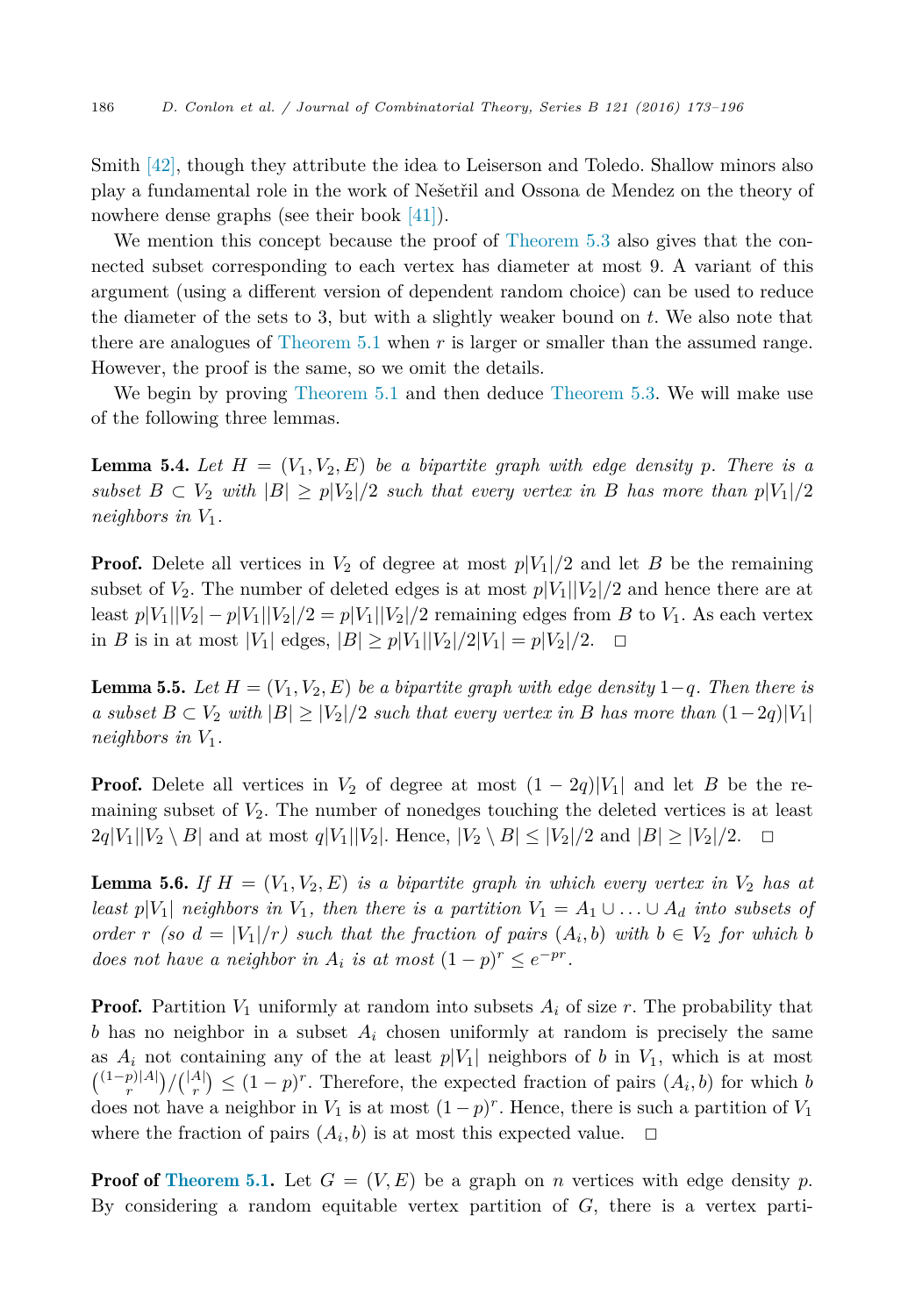tion  $V = V_1 \cup V_2$  into parts of order  $n/2$  such that the bipartite graph induced by this partition has edge density at least *p*. By [Lemma 5.4,](#page-13-0) there is  $B \subset V_2$  with  $|B| \geq p|V_2|/2 \geq pn/4$  such that every vertex in *B* has at least  $p|V_1|/2$  neighbors in  $V_1$ . By [Lemma 5.6,](#page-13-0) there is a partition  $V_1 = A_1 \cup \ldots \cup A_d$  into subsets of order *r* (so  $d = |V_1|/r = n/2r$  such that the fraction of pairs  $(A_i, b)$  with  $b \in B$  for which *b* does not have a neighbor in  $A_i$  is at most  $\rho := (1 - p/2)^r$ .

Consider the auxiliary bipartite graph *X* with parts  $\{1, \ldots, d\}$  and *B*, where *i* is adjacent to  $b \in B$  if there is at least one edge from b to  $A_i$ . The density of X between its parts is at least  $1 - \rho$ .

*Case 1*:  $p \leq 3/r$ . In this case, we have  $\rho \leq e^{-pr/2} \leq 1 - pr/4$  and hence the density of *X* between its parts is at least  $1 - \rho \geq pr/4$ .

Let  $S \subset \{1, \ldots, d\}$  consist of those vertices with at least  $pr|B|/8$  neighbors in *B*. By [Lemma 5.4,](#page-13-0) we have  $|S| \geq pr d/8 = pr(n/2r)/8 = pn/16$ . By [Lemma 5.6,](#page-13-0) there is a partition  $B = B_1 \cup \ldots \cup B_h$  into subsets of order  $r$  (so  $h = |B|/r \geq pn/4r$ ) such that the fraction of pairs  $(i, j)$  with  $i \in S$  and  $j \in [h]$  for which *i* does not have a neighbor in  $B_j$ in *X* (and hence  $A_i$  does not have an edge to  $B_j$  in *G*) is at most  $(1 - pr/8)^r \le e^{-pr^2/8}$ .

*Case 2*:  $p > 3/r$ . In this case, we have  $\rho = (1 - p/2)^r \le e^{-pr/2}$  and hence the density of *X* between its parts is at least  $1 - \rho \geq 1 - e^{-pr/2}$ .

Let  $S \subset \{1, \ldots, d\}$  consist of those vertices with at least  $(1 - 2e^{-pr/2})|B| \geq (1$  $e^{-pr/4}$ |*B*| neighbors in *B*. By [Lemma 5.5,](#page-13-0) we have  $|S| \ge d/2 = n/4r$ . By [Lemma 5.6,](#page-13-0) there is a partition  $B = B_1 \cup \ldots \cup B_h$  into subsets of order *r* (so  $h = |B|/r \geq pn/4r$ ) such that the fraction of pairs  $(i, j)$  with  $i \in S$  and  $j \in [h]$  for which i does not have a neighbor in  $B_j$  in *X* (and hence  $A_i$  does not have an edge to  $B_j$  in *G*) is at most  $(e^{-pr/4})^r = e^{-pr^2/4}.$ 

In either case, we obtain a bipartite graph *T* with parts *S* and  $[h]$  where  $(i, j) \in S \times [h]$ is an edge if  $A_i$  has at least one edge to  $B_j$ , the parts are of order at least  $N := pn/16r$ and the edge density is  $1 - \delta$  for some  $\delta \leq e^{-pr^2/8}$ . Note that any  $K_{t,t}$  in *T* forms a weakly bi-complete *r*-sequence of order *t* in *G*.

If  $r \geq 4\sqrt{p^{-1}\log n}$ , then  $pr^2 \geq 16\log n$  and this edge density is at least  $1 - n^{-2}$ , so *T* is a complete bipartite graph with parts of order at least *pn/*16*r*. This gives the third desired bound.

A classical result of Kővári, Sós and Turán [\[37\]](#page-22-0) on the Zarankiewicz problem shows that if a bipartite graph *T* with parts of order at least *N* has density at least  $1 - \delta$ and  $N\binom{(1-\delta)N}{t}$  >  $(t-1)\binom{N}{t}$ , then the bipartite graph contains  $K_{t,t}$ . Notice that this inequality holds if  $(1 - \delta - \frac{t}{N})^t \ge t/N$ .

If  $r \le 2p^{-1/2}, p \ge n^{-1/3}$  and  $t \le \frac{\log n}{4 \log(32/pr^2)}$ , then, letting  $x = pr^2/8 \le 1/2$ , we see that *T* has edge density at least  $1-e^{-x} \ge x/2$ . However,  $x \ge 4t/N$ , so *T* contains a  $K_{t,t}$ if  $(x/4)^t \ge t/N$ . But

$$
(x/4)^t \ge n^{-1/4} \ge 32p^{-3/2}tn^{-1} \ge t16r/pn = t/N,
$$

and we have shown the first desired bound.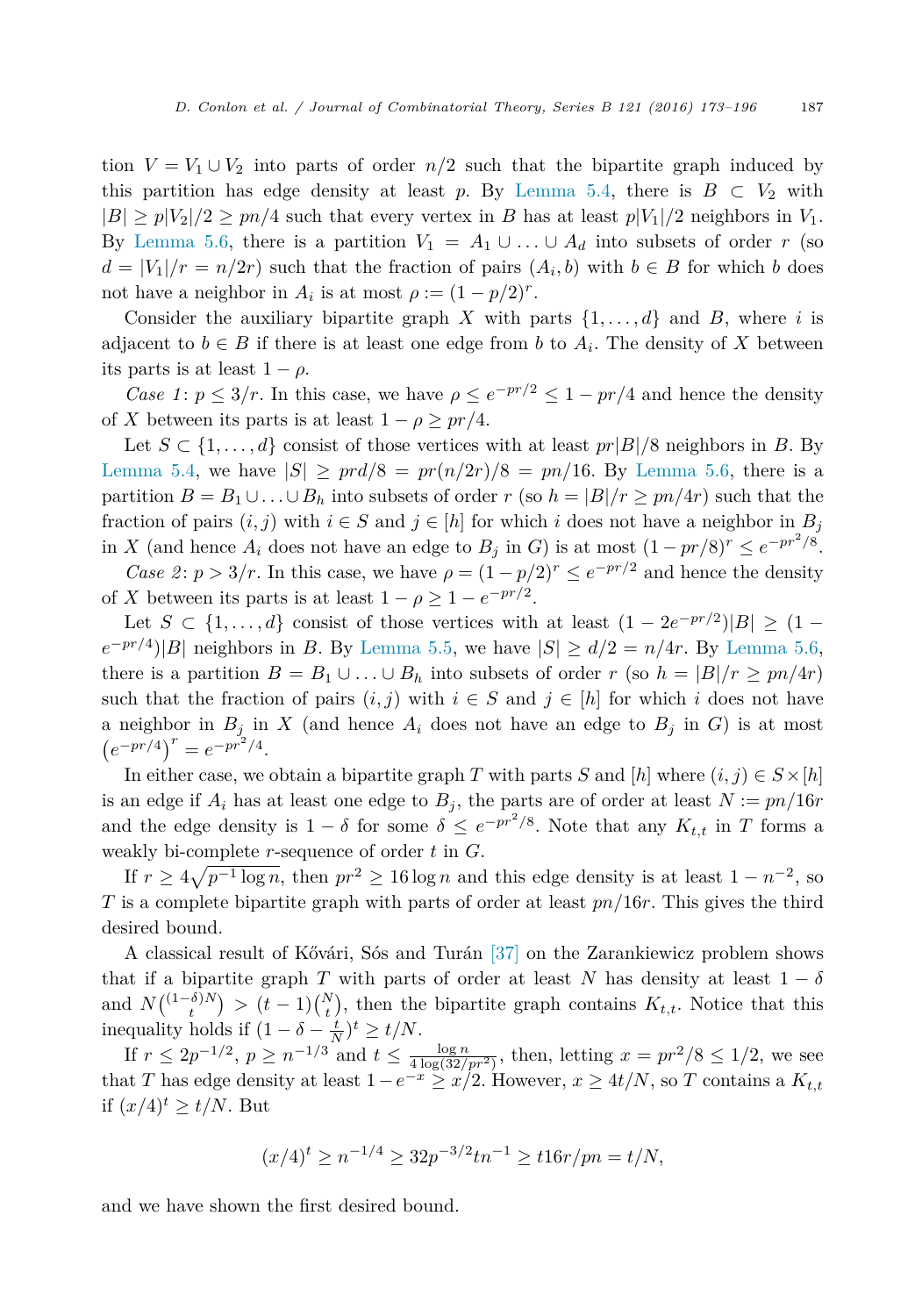Suppose now that we are trying to obtain the second desired bound. Since  $4p^{-1/2} \leq$  $r \leq \sqrt{p^{-1} \log n}, p \geq n^{-1/5}$  and  $t \leq \frac{1}{16} e^{p r^2/8} \log n$ , we have  $\delta \geq e^{-p r^2/8} \geq n^{-1/8}$  and  $t \leq n^{1/4}$ . Therefore, we have  $\delta N = \delta p n / 16r \geq pn^{7/8} / 16r \geq n^{1/2} \geq t$  and  $t/N \leq n^{-1/4}$ , so the desired inequality for the Kővári–Sós–Turán result holds if  $(1 - 2\delta)^t \geq n^{-1/4}$ . Taking the logarithm of both sides and noting that  $log(1-2\delta) \geq -4\delta$  as  $\delta \leq e^{-2}$ , we see that this holds as long as  $t \leq \frac{\log n}{16\delta} \leq \frac{1}{16} e^{pr^2/8} \log n$ , which is a given assumption. This completes the proof of [Theorem 5.1.](#page-11-0)  $\Box$ 

To prove [Theorem 5.3,](#page-12-0) we combine the previous embedding technique with the following consequence of dependent random choice (discussed in the previous section) taken from [\[25\].](#page-22-0)

**Lemma 5.7.** Let  $H = (U, V, E)$  be a bipartite graph with  $|U| = |V| = n/2$  and at least  $pn^2/4$  *edges.* Then, *if*  $p^2n \ge 1600$ *, there is a subset*  $X \subset U$  *with*  $|X| \ge pn/50$  *such that for every pair of vertices*  $x, y \in X$ *, there are at least*  $10^{-9}p^{5}n$  *internally vertex-disjoint paths with four edges between x and y with internal vertices not in X.*

**Proof of [Theorem](#page-12-0) 5.3.** Let *G* be a graph with edge density *p* on *n* vertices, so it has  $p\binom{n}{2} \geq pn^2/4$  edges. By deleting vertices of degree less than  $pn/8$  one at a time, we arrive at a subgraph *G*<sup> $\prime$ </sup> with minimum degree at least  $pn/8$  and at least  $pn^2/4 - n(pn/8) =$  $pn^2/8$  edges. Let *v* denote the number of vertices in *G*<sup> $\prime$ </sup>, so  $p^{1/2}n/4 \le v \le n$ .

Let  $H = (U, V, E)$  be a bipartite subgraph of G' with parts of order  $v/2$  and at least  $pn^2/32$  edges such that the minimum degree of *H* is at least  $pn/32$ . Such a bipartite subgraph exists by considering a random bipartition. Note that the number of edges in *H* is at least  $pn^2/32 = (pn^2/8v^2)v^2/4$ . By Lemma 5.7, there is a subset  $X \subset U$  with  $|X| \geq (pn^2/8v^2)v/50 \geq pn/400$  such that for every pair of vertices  $x, y \in X$ , there are at least  $10^{-9} (pn^2/8v^2)^5 v \ge 10^{-14} p^5 n$  internally vertex-disjoint paths with four edges between *x* and *y* with internal vertices not in *X*. Let *X*- be an arbitrary subset of *X* of size exactly *pn/*400.

As every vertex in *X* (and hence *X*- ) has degree at least *pn/*32 in *H*, there are at least  $(pn/32)|X'|$  edges between  $X'$  and  $V$ . Delete all vertices in  $V$  with fewer than  $(pn/32v)|X'|$  neighbors in X' and let Z be the remaining subset of V. The number of edges between *X*<sup>*'*</sup> and *Z* is at least  $(pn/32)|X'| - (pn/32v)|X'| (v/2) = pn|X'|/64$ . Note that  $|Z| \geq pn/64 > |X'|$ . Let  $Z' \subset Z$  be a subset with  $|Z'| = |X'|$  such that the number of edges between  $X'$  and  $Z'$  is at least  $p|X'||Z'|/64$ . Such a subset *Z*- exists by considering a random subset of *Z* of order |*Z*- |. Consider the bipartite graph *H*<sup> $\prime$ </sup> between *X*<sup> $\prime$ </sup> and *Z*<sup> $\prime$ </sup>. It has 2|*Z*<sup> $\prime$ </sup>| vertices and at least  $p|X^{\prime}||Z^{\prime}|/64$  =  $(p|X'|/64|Z'|)(2|Z'|)^2/4$  edges. Applying Lemma 5.7 to *H*<sup> $\prime$ </sup>, there is a subset  $Y \subset Z'$ with  $|Y| \ge (p|X'|/64|Z'|)(2|Z'|)/50 = p|X'|/1600$  such that for every pair of vertices *x*, *y* ∈ *Y*, there are at least  $10^{-9} (p|X'|/64|Z'|)^5 (2|Z'|) \ge 10^{-18} p^5 |X'|$  internally vertexdisjoint paths with four edges between *x* and *y* with internal vertices not in *Y* . Since every vertex in *Z* has at least  $(pn/32v)|X'|$  neighbors in *X*<sup>'</sup>, the density between *X*<sup>'</sup> and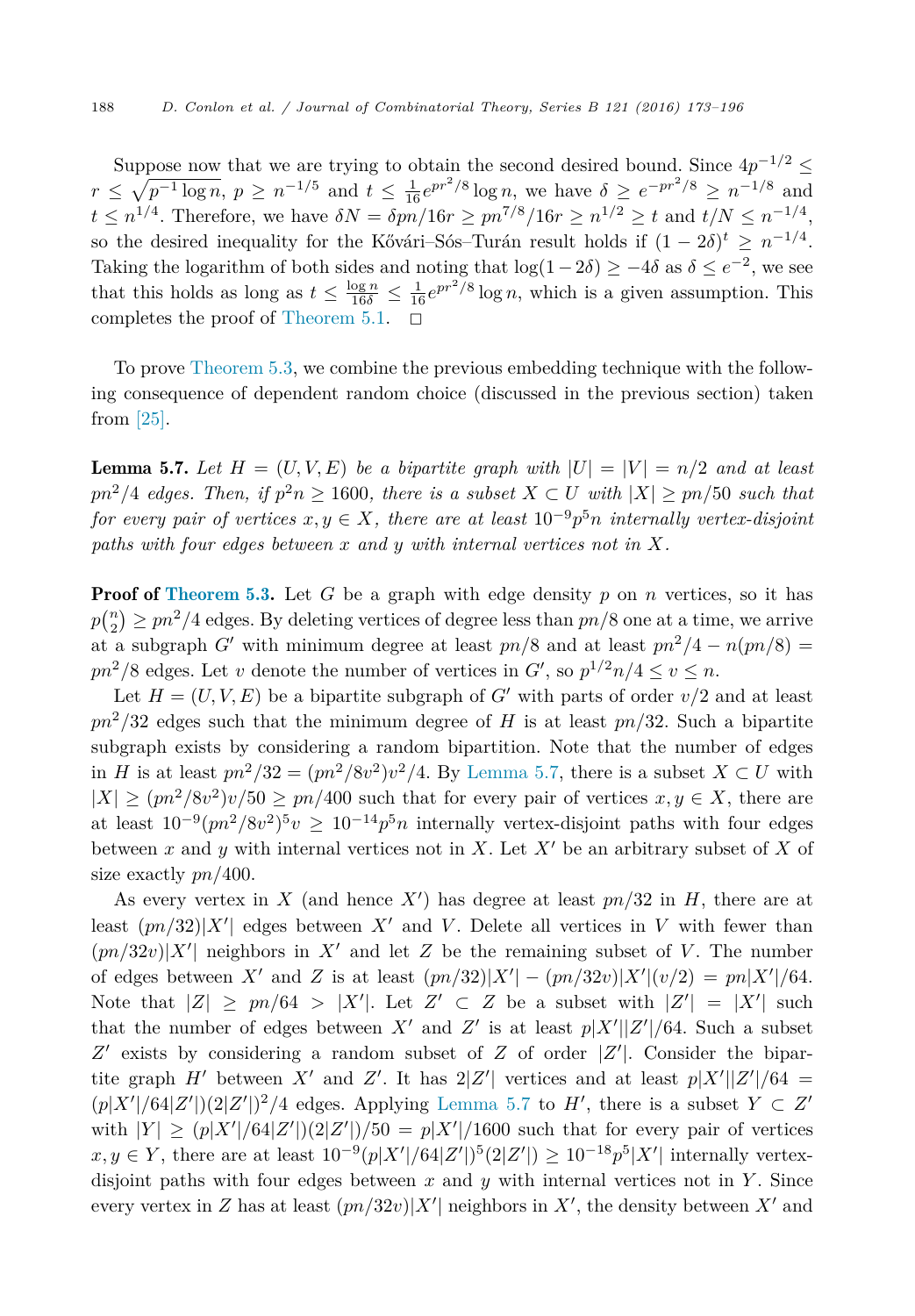<span id="page-16-0"></span>*Y* is at least  $pn/32v$ . Let  $W \subset X'$  be a subset of order |*Y*| such that the edge density between *W* and *Y* is at least  $pn/32v \geq p/32$ . Such a subset exists by considering a random subset of  $X'$  of order  $|Y|$ .

By [Theorem 5.1](#page-11-0) (or rather its proof, as we pass to a balanced bipartite subgraph), the bipartite graph between *W* and *Y* contains a weakly bi-complete *r*-sequence of order *t* with  $t = \frac{1}{16} e^{pr^2/256} \log |Y| \ge \frac{1}{32} e^{pr^2/256} \log n$ . For each part *A* used to make this weakly bi-complete *r*-sequence, fix a vertex  $a \in A$  and consider any other vertex  $b \in A$ . There are at least  $10^{-18}p^5|X'| > 10^{-21}p^6n > 8rt$  internally vertex disjoint paths, so we can find one of these internal paths so that the vertices have not already been used and add the three internal vertices of the path to connect *a* and *b*. Doing this for every vertex  $b \in A \setminus a$ , we get a connected set  $A'$  with at most  $4r$  vertices. We can do this for each of the 2*t* sets *A* making up the weakly bi-complete *r*-sequence of order *t*. We thus obtain a  $K_{t,t}$ -minor with each part corresponding to a vertex of order at most  $4r$ . From a matching in the  $K_{t,t}$ , we get a  $K_t$ -minor with each part corresponding to a vertex of order at most  $8r$ .  $\Box$ 

To prove the claim that each set in the *Kt*-minor may be chosen to have diameter at most 9, suppose that *A* and *B* are two sets in the weakly bi-complete *r*-sequence and the union of the sets  $A'$  and  $B'$  formed from  $A$  and  $B$  corresponds to a vertex in the *K*<sub>t</sub>-minor. If we let *ab* be an edge with  $a \in A$  and  $b \in B$ , we see that we could have chosen the sets  $A'$  and  $B'$  so that every vertex in  $A'$  is connected to *a* by a path of length 4 and every vertex in  $B'$  is connected to *b* by a path of length 4. Since *a* and *b* are joined, this clearly implies that  $A' \cup B'$  has diameter at most 9.

## 6. Induced Ramsey numbers and Ruzsa–Szemerédi graphs

A graph *H* is said to be an *induced subgraph* of *G* if  $V(H) \subset V(G)$  and two vertices of *H* are adjacent if and only if they are adjacent in *G*. We write  $G \rightarrow_{ind} (H_1, H_2)$  if every red/blue-coloring of the edges of  $G$  contains an induced copy of  $H_1$  all of whose edges are red or an induced copy of *H*<sup>2</sup> all of whose edges are blue. The *induced Ramsey number*  $r_{\text{ind}}(H_1, H_2)$  is the minimum *N* for which there exists a graph *G* on *N* vertices with  $G \rightarrow_{ind} (H_1, H_2)$ . When  $H_1 = H_2 = H$ , we simply write  $r_{ind}(H)$ .

We will be interested in the induced Ramsey number of trees. It is easy to show that the usual Ramsey number for trees is linear in the number of vertices. For some trees, such as paths, it is even possible to show [\[34\]](#page-22-0) that the induced Ramsey number grows linearly in the number of vertices. However, Fox and Sudakov [\[26\]](#page-22-0) showed that there exist trees *T* for which the induced Ramsey number grows superlinearly. More precisely, they showed that  $r_{\text{ind}}(K_{1,t}, M_t)$  is superlinear in t, where  $M_t$  is the matching with t edges. It is then sufficient if *T* contains both  $K_{1,t}$  and  $M_t$  as induced subgraphs.

Fox and Sudakov [\[26\]](#page-22-0) proved their result by an appeal to the regularity lemma. In this section, we prove a strengthening of this result by showing that there is a close connection between  $r_{\text{ind}}(K_{1,t}, M_n)$  and the celebrated Ruzsa–Szemerédi induced matching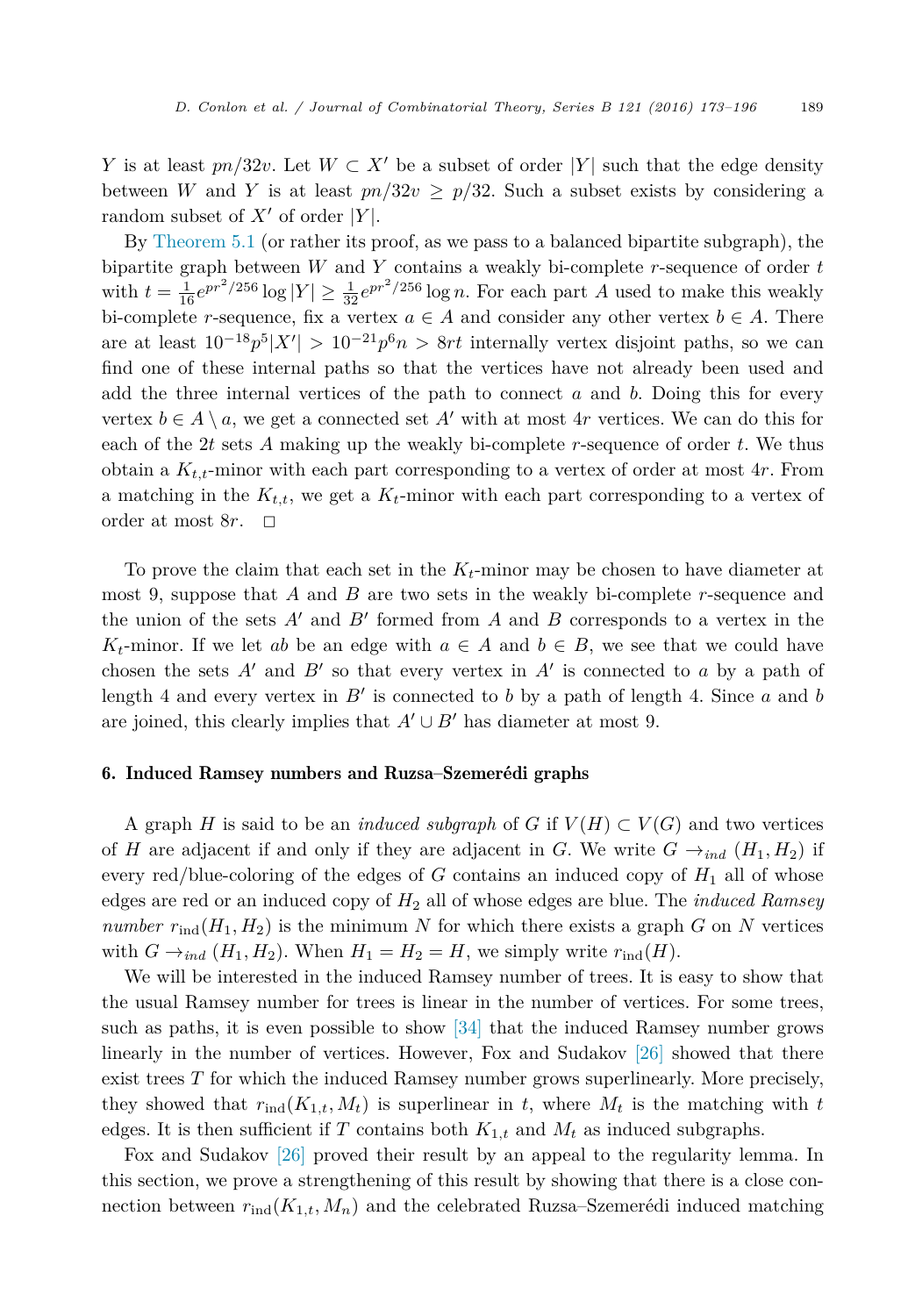<span id="page-17-0"></span>problem [\[44\].](#page-23-0) We say that a graph  $G = (V, E)$  is an  $(n, t)$ -Ruzsa–Szemerédi graph (or an  $(n,t)$ -RS graph, for short) if its edge set is the union of  $t$  pairwise disjoint induced matchings, each of size *n*.

**Theorem 6.1.** *If*  $G \rightarrow_{ind} (K_{1,t}, M_n)$ *, then G contains a subgraph which is an*  $(n,t)$ *-RS graph.*

**Proof.** Pick out disjoint induced matchings of size *n* from *G* until there are no more induced matchings of this size. If at least *t* induced matchings are picked out, then the union of these  $t$  induced matchings makes the subgraph of  $G$  which is an  $(n,t)$ -RS graph. Otherwise, we color the edges of the (fewer than *t*) induced matchings in red and the remaining edges in blue. The red graph won't contain a red *K*1*,t* as each of the (fewer than *t*) induced matchings contributes at most one to the degree of each vertex. Moreover, since we cannot pick out another disjoint induced matching, the blue graph does not contain an induced  $M_n$ , contradicting our assumption that  $G \rightarrow_{ind} (K_{1,t}, M_n)$ .

To recover the quantitative statement that  $r_{ind}(K_{1,t}, M_t)$  is superlinear in t, we use Theorem 6.1 to deduce that if  $G \rightarrow_{ind} (K_{1,t}, M_t)$  then *G* contains a  $(t, t)$ -RS graph. However, the work of Ruzsa and Szemerédi [\[44\]](#page-23-0) shows that any such graph must have  $t(\log^* t)^c$  vertices for some positive constant *c*, where  $\log^* t$  is the slowly-growing function defined by  $\log^* t = 0$  if  $t \leq 1$  and  $\log^* t = 1 + \log^* (\log t)$  if  $t > 1$ . Fox's bound for the removal lemma [\[24\],](#page-22-0) which we will discuss further in the next section, improves this estimate to  $te^{c \log^* t}$  for some positive constant *c*. This yields the following corollary.

**Corollary 6.2.** *There exists a positive constant c such that*  $r_{ind}(K_{1,t}, M_t) \geq te^{c \log^* t}$ .

To show that Ruzsa–Szemerédi graphs also give rise to graphs *G* for which  $G \rightarrow_{\text{ind}} (K_{1,t}, M_n)$ , we first show that we may assume our Ruzsa–Szemerédi graph is bipartite.

**Lemma 6.3.** If there is an  $(n,t)$ -RS graph  $G = (V, E)$  on N vertices, then there is a *bipartite* (2*n,t*)*-RS graph B on* 2*N vertices.*

**Proof.** Let *B* be the bipartite graph with parts  $V_1$  and  $V_2$ , each a copy of  $V$ , where  $(u, v) \in V_1 \times V_2$  is an edge if and only if  $(u, v)$  is an edge of *G*. Each of the *t* induced matchings of size *n* in *G* corresponds to an induced matching of size 2*n* in *B* and these induced matchings make up  $B$ .  $\Box$ 

It is now straightforward to show that bipartite Ruzsa–Szemerédi graphs *G* satisfy  $G \rightarrow_{\text{ind}} (K_{1,n}, M_n).$ 

**Theorem 6.4.** *Suppose that*  $c \geq 2$  *and G is a bipartite* (*cn, N/c*)*-RS graph on N vertices. Then*  $G \rightarrow_{ind} (K_{1,n}, M_n)$ *.*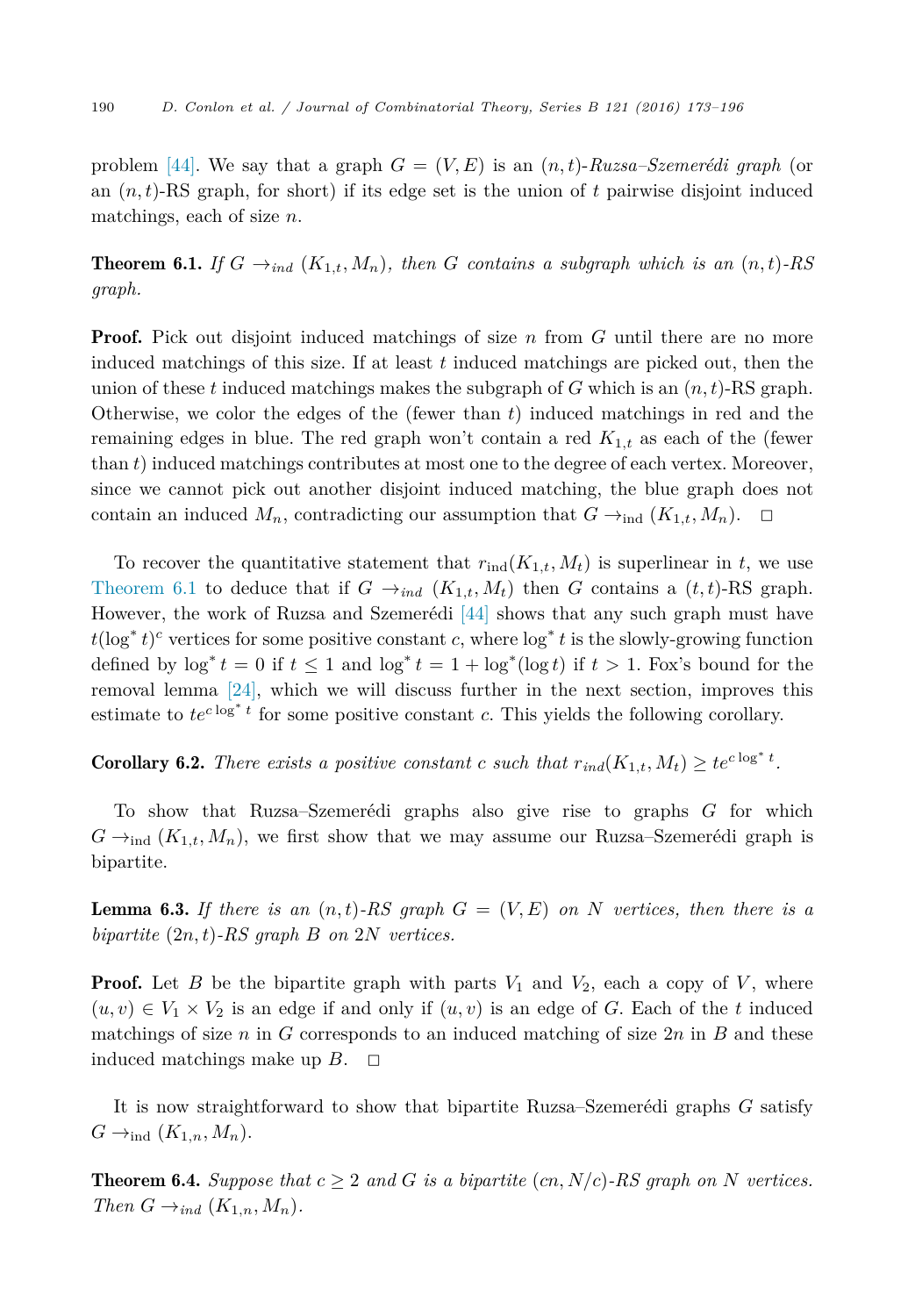<span id="page-18-0"></span>**Proof.** In any red/blue-coloring of the edges of G, at least half of the edges are blue or half of them are red. In the former case, at least one of the induced matchings of size *cn* has at least half of its edges in color blue and, since  $cn/2 \geq n$ , these edges form a blue induced matching of size *n*. In the latter case, as there are *nN* edges and so at least *nN/*2 red edges, there is a vertex of red degree at least *n*. Since *G* is bipartite, this induces a red star  $K_{1,n}$ .  $\Box$ 

As observed by Ruzsa and Szemerédi [\[44\],](#page-23-0) a construction due to Behrend [\[8\]](#page-21-0) allows one to show that there are  $(N/e^{c\sqrt{\log N}}, N/5)$ -RS graphs on *N* vertices. Applying [Lemma 6.3](#page-17-0) and [Theorem 6.4,](#page-17-0) we get the following corollary.

**Corollary 6.5.** *There exists a constant c such that*  $r_{ind}(K_{1,t}, M_t) \leq te^{c\sqrt{\log t}}$ .

## 7. Colored triangle removal

The triangle removal lemma of Ruzsa and Szemerédi [\[44\]](#page-23-0) states that for each  $\epsilon > 0$ there is  $\delta > 0$  such that every graph on *n* vertices with at most  $\delta n^3$  triangles can be made triangle-free by removing at most  $\epsilon n^2$  edges. That is, a graph with a subcubic number of triangles can be made triangle-free by removing a subquadratic number of edges. The triangle removal lemma has many applications in graph theory, additive combinatorics, discrete geometry and theoretical computer science.

Until recently, the only known proof of the triangle removal lemma used Szemerédi's regularity lemma [\[52\]](#page-23-0) and gave a weak quantitative bound for  $\delta^{-1}$ , namely, a tower of 2s of height polynomial in  $\epsilon^{-1}$ . Recently, Fox [\[24\]](#page-22-0) found a new proof which avoids the regularity lemma and improves the bound on  $\delta^{-1}$  to a tower of 2s of height logarithmic in  $\epsilon^{-1}$ . It remains a major open problem to find a bound of constant tower height.

It is easy to show that the triangle removal lemma is equivalent to the following statement: for each  $\epsilon > 0$  there is  $\delta > 0$  such that every tripartite graph on *n* vertices whose edge set can be partitioned into  $\epsilon n^2$  triangles contains at least  $\delta n^3$  triangles. We present a simple proof of the following Ramsey-type weakening of this statement with a much better (only double-exponential) bound.

**Theorem 7.1.** *Every*  $r$ *-edge-coloring* of a *tripartite graph*  $G$  *with parts*  $V_0$ ,  $V_1$ ,  $V_2$ *, where*  $|V_1| = |V_2| = n$ ,  $|V_0| = cn$  and  $V_1$  is complete to  $V_2$ , such that there is a collection of  $n^2$ *edge-disjoint monochromatic triangles which cover the edges between V*<sup>1</sup> *and V*<sup>2</sup> *contains at least* (4*cr*)−2*r*+3 *n*<sup>3</sup> *monochromatic triangles.*

When  $(4cr)^{-2r+3}n^3 > n^2$ , two of the monochromatic triangles must share an edge between  $V_1$  and  $V_2$  and so we have the following corollary.

**Corollary 7.2.** Suppose  $n > (4cr)^{2^{r+3}}$ . Every *r*-edge-coloring of a tripartite graph G with parts  $V_0, V_1, V_2$ , where  $|V_1| = |V_2| = n$ ,  $|V_0| = cn$  and  $V_1$  is complete to  $V_2$ , such that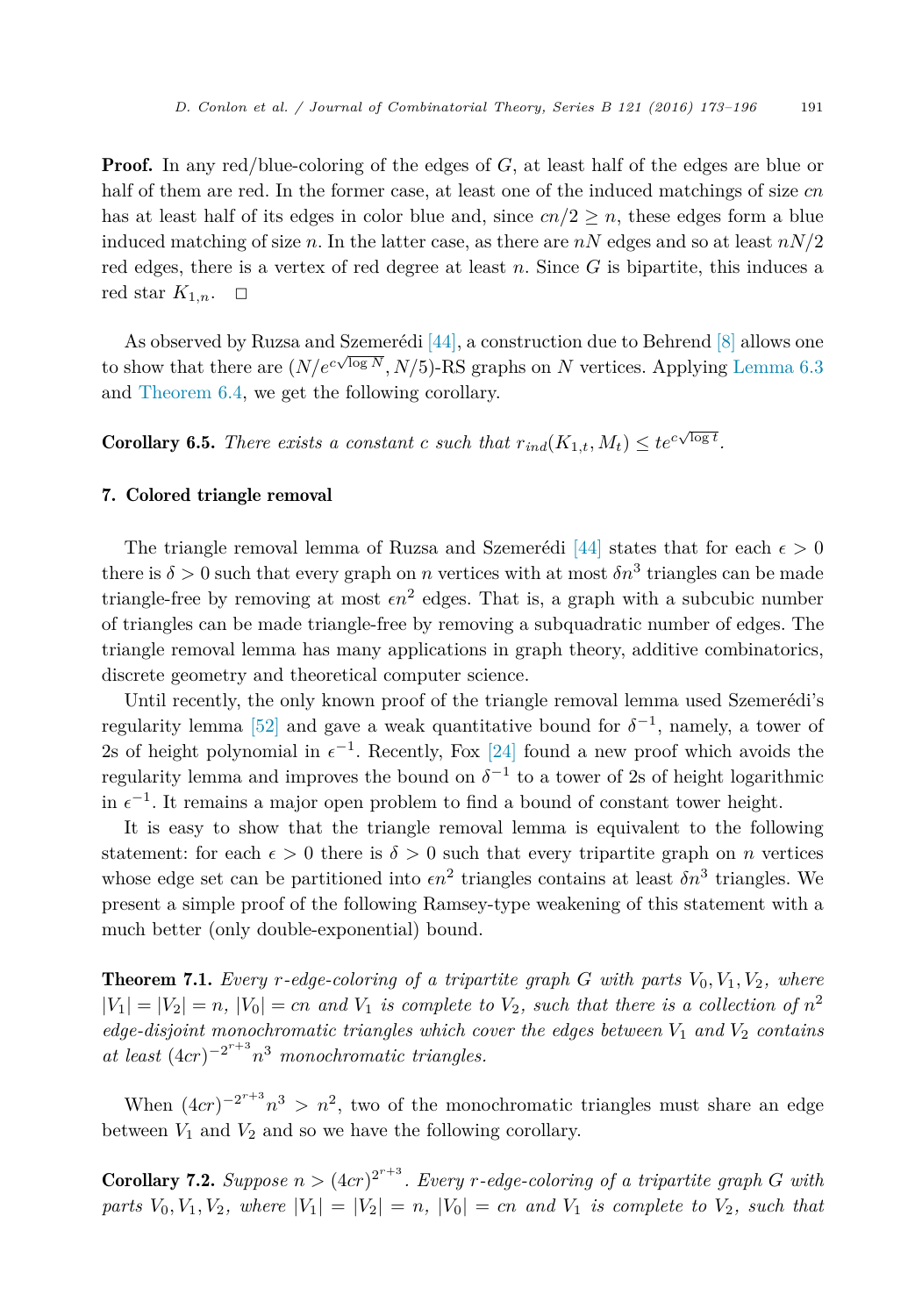<span id="page-19-0"></span>*there is a collection of n*<sup>2</sup> *edge-disjoint monochromatic triangles which cover the edges between V*<sup>1</sup> *and V*<sup>2</sup> *contains a monochromatic diamond, i.e., an edge in two monochromatic triangles.*

One application of the triangle removal lemma, noted by Solymosi [\[50\],](#page-23-0) is a short proof for the corners theorem of Ajtai and Szemerédi [\[1\].](#page-21-0) This theorem states that for each  $\epsilon > 0$  there is  $N(\epsilon)$  such that, for  $N > N(\epsilon)$ , any subset *S* of the  $N \times N$  grid with  $|S| \ge \epsilon N^2$  contains a corner, i.e., the vertices  $(x, y)$ ,  $(x + d, y)$ ,  $(x, y + d)$  of an isosceles right triangle. This in turn gives a simple proof of Roth's theorem [\[43\]](#page-22-0) that every subset of the integers of positive upper density contains a three-term arithmetic progression.

The best known upper bound for the corners theorem, due to Shkredov [\[49\],](#page-23-0) states that any subset of the  $N \times N$  grid with no corner has cardinality at most  $N^2/(\log \log N)^c$ , where  $c > 0$  is an absolute constant. Graham and Solymosi [\[33\]](#page-22-0) proved a better bound for the Ramsey-type analogue of the corners theorem. They showed that there is  $c > 0$ such that any coloring of the  $N \times N$  grid with fewer than  $c \log \log N$  colors contains a monochromatic corner. This in turn implies a double-exponential bound for the van der Waerden number  $W(3; r)$  (the smallest N such that any r-coloring of the set  $\{1, 2, \ldots, N\}$ ) contains a monochromatic three-term arithmetic progression), but this is weaker than the exponential bound that follows from the best quantitative estimate for Roth's theorem  $[9,$ [45\].](#page-21-0)

Just as the triangle removal lemma implies the corners theorem, [Corollary 7.2](#page-18-0) implies the Graham–Solymosi bound on monochromatic corners in colorings of the grid. Indeed, consider an *r*-coloring of the  $N \times N$  grid with  $N > (8r)^{2^{r+3}}$ . Let  $V_0$  denote the set of  $2N-1$ lines with slope −1 that each contain at least one of the grid points, *V*<sup>1</sup> denote the set of *N* vertical lines that each contain  $N$  of the grid points and  $V_2$  denote the set of  $N$  horizontal lines that each contain *N* of the grid points. Consider the tripartite graph *G* with parts  $V_0, V_1, V_2$ , where two lines are adjacent if and only if they intersect in one of the points of the  $N \times N$  grid, and color the edge between them the color of their intersection point. Note that every line in  $V_1$  intersects every line in  $V_2$  in the grid, so  $V_1$  is complete to  $V_2$  in the graph. Moreover, the three lines passing through any grid point form a monochromatic triangle and this collection of *N*<sup>2</sup> monochromatic triangles gives an edge-partition of *G*. Therefore, by [Corollary 7.2,](#page-18-0) *G* contains a monochromatic diamond. This, in turn, implies that the coloring of the grid must contain a monochromatic corner.

The proof of [Theorem 7.1](#page-18-0) follows from iterating the following simple lemma.

**Lemma 7.3.** In every r-edge coloring of a tripartite graph  $G$  with parts  $V_0, V_1, V_2$ , where  $|V_1| = |V_2| = n$ ,  $|V_0| = cn$  and the number m of edges between  $V_1$  and  $V_2$  is at least  $n^2/2$ , *such that there are fewer than δn*<sup>3</sup> *monochromatic triangles and there is a collection of edge-disjoint monochromatic triangles which cover the edges between V*<sup>1</sup> *and V*2*, there are* subsets  $V'_1 \subset V_1$  and  $V'_2 \subset V_2$  with  $|V'_1| = |V'_2| \ge \frac{n}{4cr}$  and a color such that the number of *edges of that color between*  $V'_1$  *and*  $V'_2$  *is at most*  $4\delta n^2$ *.*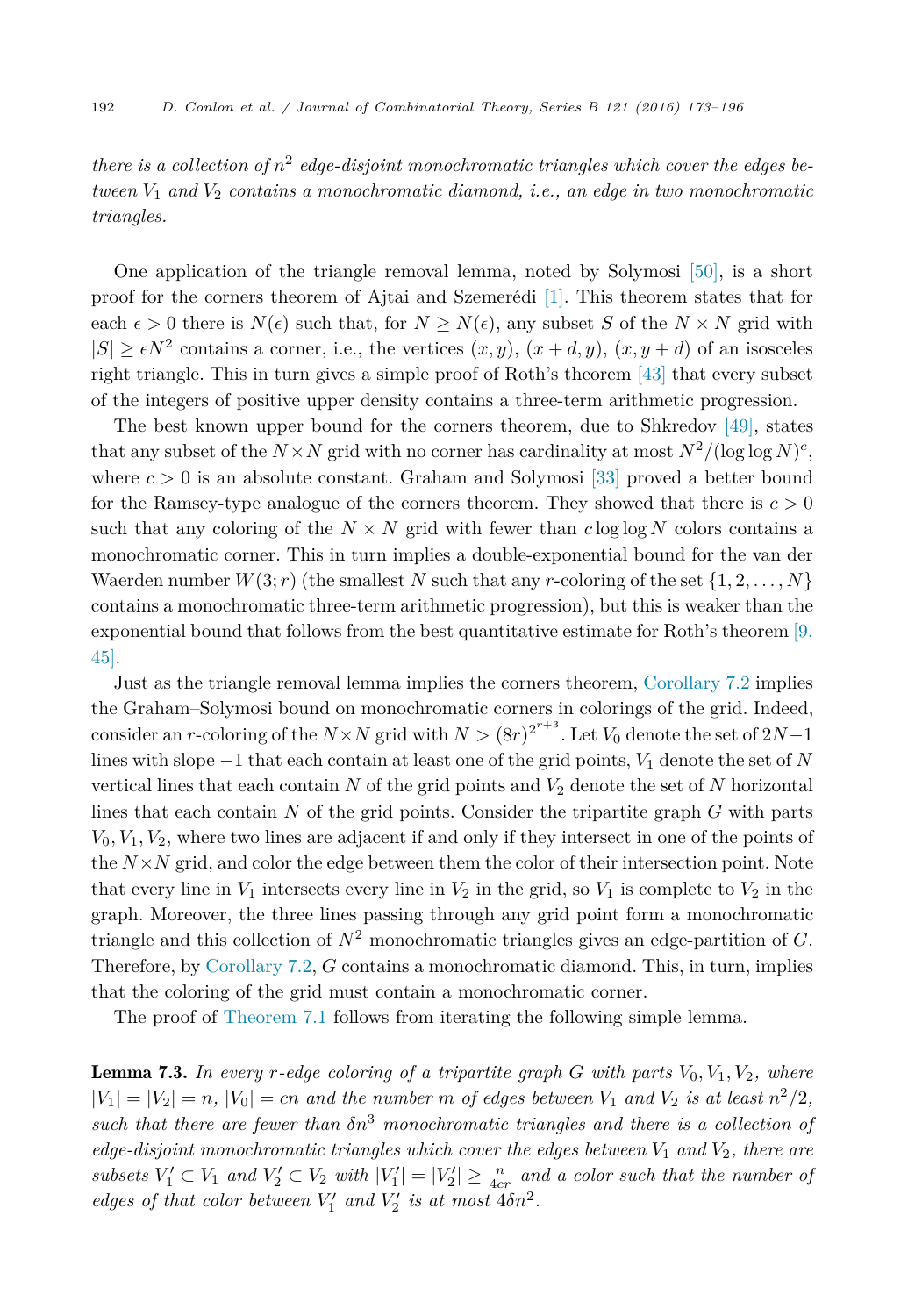**Proof.** Let  $\mathcal T$  denote a collection of edge-disjoint monochromatic triangles which cover the edges of *G* between  $V_1$  and  $V_2$ , so  $|\mathcal{T}| = m$ . Partition  $V_0 = A \cup B$ , where  $v \in V_0$ is in *A* if the number of triangles in  $\mathcal T$  containing *v* is at least  $\frac{m}{2|V_0|}$ . The number of triangles in  $\mathcal T$  containing a vertex in *B* is less than  $|B| \frac{m}{2|V_0|} \leq \frac{m}{2}$ . Hence, at least half of the triangles in  $T$  contain a vertex from  $A$ .

Since each vertex in *A* is in at most *n* triangles from *T*, we have  $|A| \ge (m/2)/n \ge n/4$ . If every vertex in *A* is in at least  $4\delta n^2$  monochromatic triangles, the total number of monochromatic triangles is at least  $|A|4\delta n^2 > \delta n^3$ . Hence, there is a vertex  $v \in A$  in fewer than  $4\delta n^2$  monochromatic triangles. Since  $v \in A$ , there is a color, say red, such that *v* is in at least  $\frac{m}{2|V_0|r} \geq \frac{n^2}{4crr} = \frac{n}{4cr}$  monochromatic red triangles from  $\mathcal{T}$ . For  $i = 1, 2, ...$ let  $V_i'$  denote those vertices in  $V_i$  which are in a monochromatic red triangle from  $\mathcal T$  with vertex *v*, so  $|V'_1| = |V'_2| \ge \frac{n}{4cr}$ . Since *v* is in fewer than  $4\delta n^2$  monochromatic triangles and *v* is complete in red to  $V'_1$  and  $V'_2$ , the number of red edges between  $V'_1$  and  $V'_2$  is at most  $4\delta n^2$ , which completes the proof.  $\Box$ 

**Proof of [Theorem 7.1.](#page-18-0)** Let  $f(n, r, q, s)$  be the minimum number of monochromatic triangles in an *r*-edge coloring of a tripartite graph *G* with parts  $V_0$ ,  $V_1$ ,  $V_2$ , where  $|V_1| = |V_2| \geq n$  and  $|V_0| \leq q$ , such that the number of edges between  $V_1$  and  $V_2$  is at least  $|V_1|^2 - s$  and the edges between  $V_1$  and  $V_2$  can be covered by edge-disjoint monochromatic triangles. In [Theorem 7.1,](#page-18-0)  $V_1$  is complete to  $V_2$  and  $|V_0| = cn$ , so we are trying to prove a lower bound on  $f(n, r, cn, 0)$ , namely

$$
f(n, r, cn, 0) \ge (4cr)^{-2^{r+3}} n^3.
$$

When  $r = 1$ , [Lemma 7.3](#page-19-0) implies that if *G* is a tripartite graph *G* with parts  $V_0, V_1, V_2$ , where  $|V_1| = |V_2| = n$ ,  $|V_0| = cn$  and  $e(V_1, V_2) \geq n^2/2$ , such that *G* contains at most  $\delta n^3$ triangles and there is a collection of edge-disjoint triangles in *G* which cover the edges between  $V_1$  and  $V_2$ , then there are subsets  $V'_1 \subset V_1$  and  $V'_2 \subset V_2$  with  $|V'_1| = |V'_2| \geq \frac{n}{4c}$ for which  $e(V'_1, V'_2) \leq 4\delta n^2$ . In particular, if  $e(V_1, V_2) = n^2 - s$ , then

$$
4\delta n^2 \ge e(V'_1, V'_2) \ge |V'_1||V'_2| - s \ge \left(\frac{n}{4c}\right)^2 - s,
$$

and hence  $\delta n^3 \ge \frac{n^3}{64c^2} - \frac{ns}{4}$ . Substituting  $q = cn$ , we get the bound

$$
f(n, 1, q, s) \ge \frac{n^5}{64q^2} - \frac{ns}{4}.
$$

When  $s < n^2/2$ , [Lemma 7.3](#page-19-0) implies that by deleting the edges of the sparsest color between  $V'_1$  and  $V'_2$  and letting  $f_0 = f(n, r, q, s)$ , we have

$$
f_0 > f\left(\frac{n^2}{4qr}, r - 1, q, s + 4f_0/n\right).
$$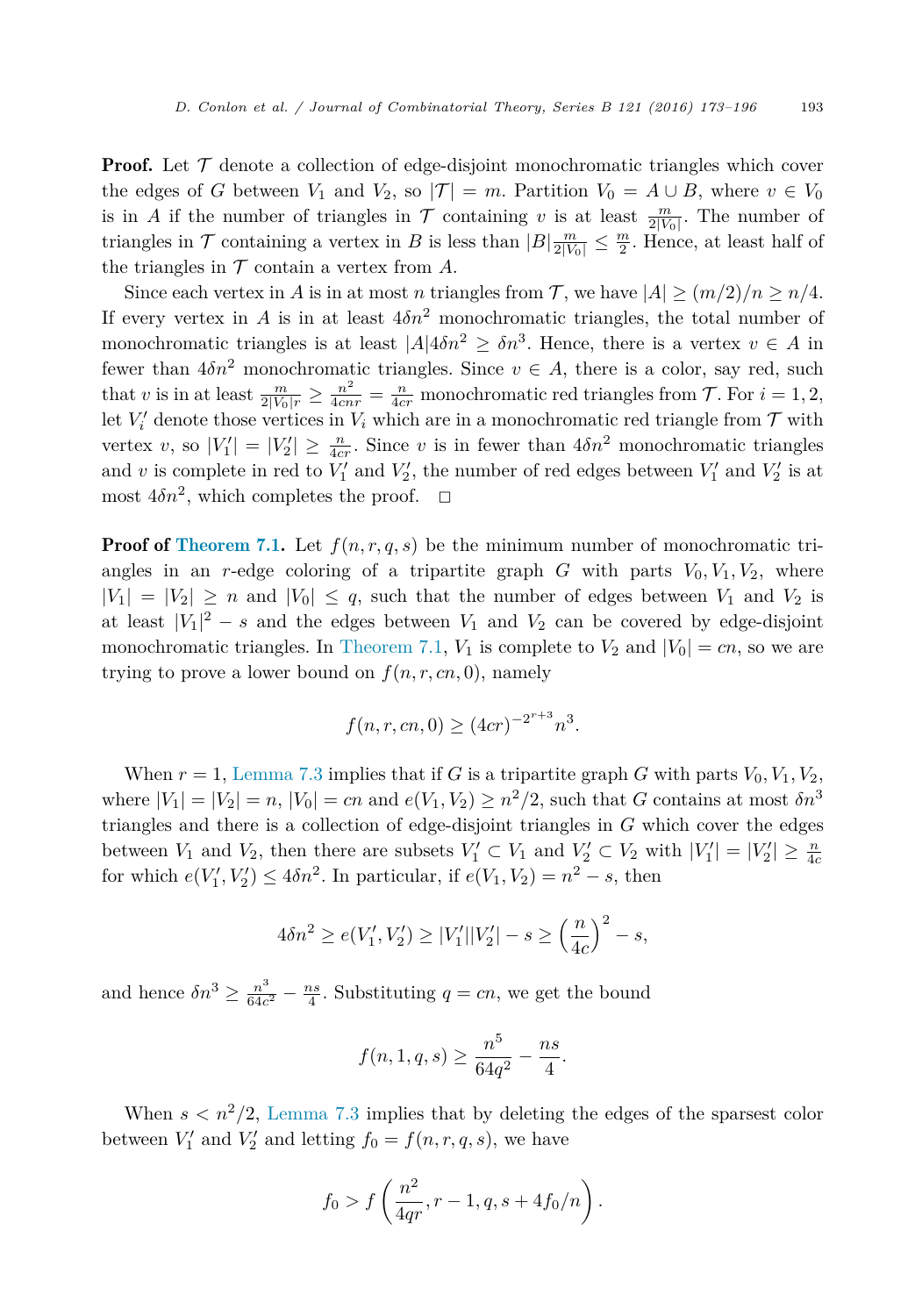<span id="page-21-0"></span>Let  $n_i = \frac{n^{2^i}}{(4qr)^{2^i-1}}$ ,  $s_0 = s$  and, for  $i \ge 1$ ,  $s_i = s_{i-1} + 4f_0/n_{i-1}$ , so  $s_i = s + 4f_0 \sum_{j=0}^{i-1} \frac{1}{n_j}$ *s* +  $5f_0/n_{i-1}$ . After *i* iterations, if  $s_{i-1} < n_{i-1}^2/2$ , we get

$$
f_0 > f\left(n_i, r-i, q, s_i\right).
$$

We set  $s = 0$  and  $q = cn$ . We use the above inequalities to compute a lower bound on  $f_0 = f(n, r, cn, 0)$ . Either we have  $s_{i-1} \geq n_{i-1}^2/2$  for some  $i < r$  or *f*<sub>0</sub> ≥ *f*( $n_{r-1}$ , 1*, cn*,  $s_{r-1}$ ). In the first case, we have  $5f_0/n_{i-2}$  ≥  $s_{i-1}$  ≥  $n_{i-1}^2/2$  and, therefore,

$$
f_0 \ge \frac{n_{i-2}n_{i-1}^2}{10} \ge \frac{n_{r-3}n_{r-2}^2}{10} \ge (4cr)^{-2^r}n^3.
$$

In the second case, we have

$$
f_0 \ge f\left(n_{r-1}, 1, cn, s_{r-1}\right) \ge \frac{n_{r-1}^5}{64q^2} - \frac{ns_{r-1}}{4} \ge \frac{n^3}{(4cr)^{5(2r-1)}64c^2} - \frac{5}{4}f_0\frac{n}{n_{r-2}},
$$

in which case we get

$$
f_0 \ge \frac{1}{2} \frac{n_{r-2}}{n} \frac{n^3}{(4cr)^{5(2^{r-1}-1)} 64c^2} \ge (4cr)^{-2^{r+3}} n^3.
$$

In either case, we have the desired inequality, which completes the proof of [Theo](#page-18-0)rem  $7.1. \square$ 

## Acknowledgments

We would like to thank the anonymous referees for their helpful remarks and Zoltan Füredi for bringing the reference [\[30\]](#page-22-0) to our attention.

## References

- [1] M. Ajtai, E. [Szemerédi,](http://refhub.elsevier.com/S0095-8956(16)30001-6/bib416A537As1) Sets of lattice points that form no squares, Studia Sci. Math. Hungar. 9 [\(1974\)](http://refhub.elsevier.com/S0095-8956(16)30001-6/bib416A537As1) 9–11.
- [2] N. Alon, On the number of subgraphs of [prescribed](http://refhub.elsevier.com/S0095-8956(16)30001-6/bib416Cs1) type of graphs with a given number of edges, Israel J. Math. 38 (1981) [116–130.](http://refhub.elsevier.com/S0095-8956(16)30001-6/bib416Cs1)
- [3] N. Alon, Problems and results in extremal [combinatorics](http://refhub.elsevier.com/S0095-8956(16)30001-6/bib416C31s1) I, Discrete Math. 273 (2003) 31–53.
- [4] N. Alon, Problems and results in extremal [combinatorics](http://refhub.elsevier.com/S0095-8956(16)30001-6/bib416C32s1) II, Discrete Math. 308 (2008) 4460–4472.
- $\overline{5}$  N. Alon, Problems and results in extremal [combinatorics](http://refhub.elsevier.com/S0095-8956(16)30001-6/bib416C33s1) III, J. Comb. 7 (2–3) (2016) 233–256.
- [6] N. Alon, Y. Caro, Extremal problems concerning [transformations](http://refhub.elsevier.com/S0095-8956(16)30001-6/bib41433836s1) of the set of edges of the complete graph, [European](http://refhub.elsevier.com/S0095-8956(16)30001-6/bib41433836s1) J. Combin. 7 (1986) 93–104.
- [7] J. Beck, An upper bound for diagonal Ramsey [numbers,](http://refhub.elsevier.com/S0095-8956(16)30001-6/bib423833s1) Studia Sci. Math. Hungar. 18 (1983) [401–406.](http://refhub.elsevier.com/S0095-8956(16)30001-6/bib423833s1)
- [8] F. Behrend, On sets of integers which contain no three terms in arithmetic [progression,](http://refhub.elsevier.com/S0095-8956(16)30001-6/bib42653436s1) Proc. Natl. Acad. Sci. USA 32 (1946) [331–332.](http://refhub.elsevier.com/S0095-8956(16)30001-6/bib42653436s1)
- [9] T.F. Bloom, A quantitative improvement for Roth's theorem on arithmetic progressions, preprint.
- [10] S.A. Burr, P. Erdős, On the magnitude of [generalized](http://refhub.elsevier.com/S0095-8956(16)30001-6/bib42453735s1) Ramsey numbers for graphs, in: Infinite and Finite Sets, vol. 1, Keszthely, 1973, in: Colloq. Math. Soc. János Bolyai, vol. 10, [North-Holland,](http://refhub.elsevier.com/S0095-8956(16)30001-6/bib42453735s1) Amsterdam, 1975, [pp. 214–240.](http://refhub.elsevier.com/S0095-8956(16)30001-6/bib42453735s1)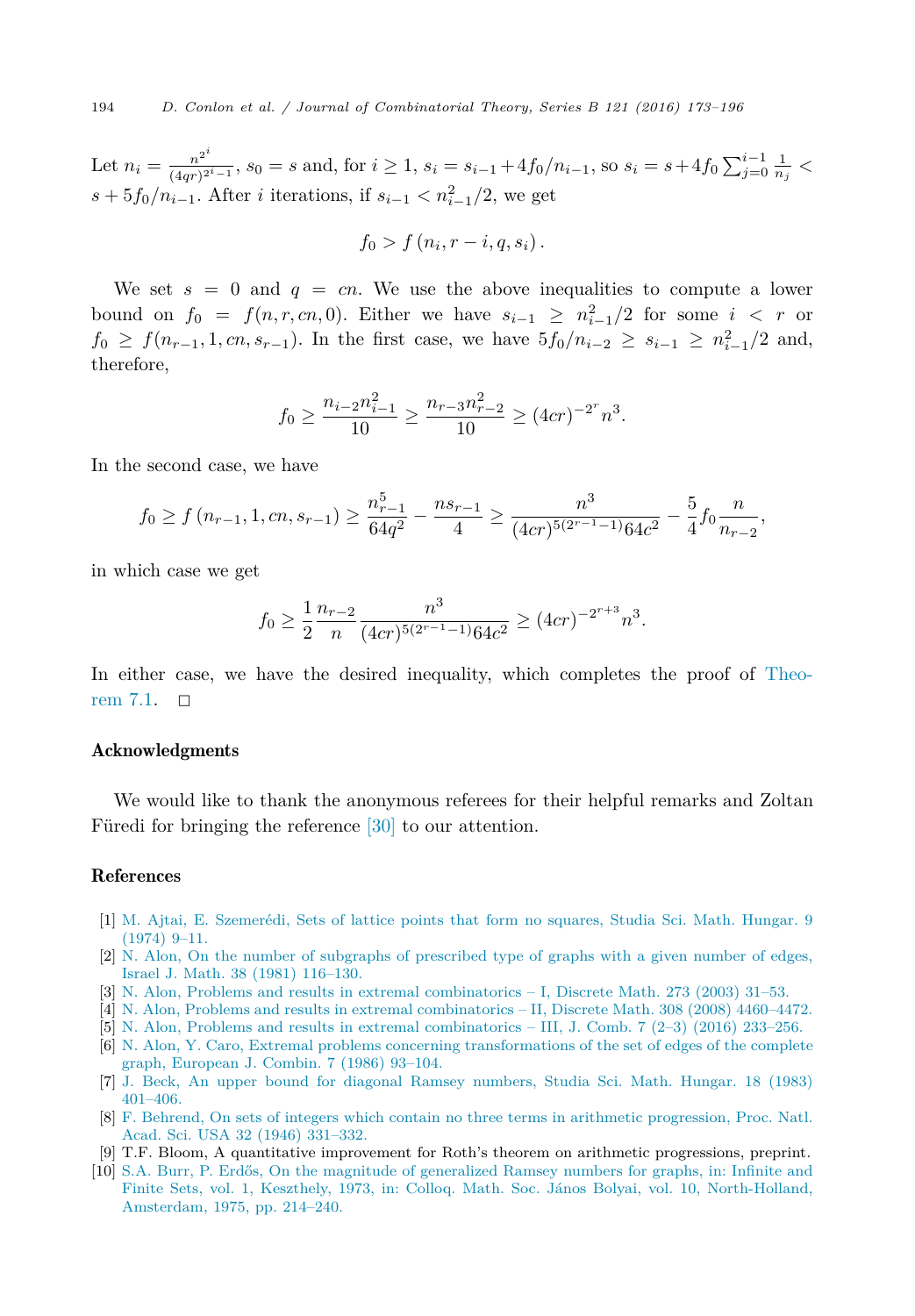- <span id="page-22-0"></span>[11] Y. Caro, Extremal problems concerning [transformations](http://refhub.elsevier.com/S0095-8956(16)30001-6/bib433837s1) of the edges of the complete hypergraph, J. Graph [Theory](http://refhub.elsevier.com/S0095-8956(16)30001-6/bib433837s1) 11 (1987) 25–37.
- [12] V. Chvátal, V. Rödl, E. [Szemerédi,](http://refhub.elsevier.com/S0095-8956(16)30001-6/bib435253543833s1) W.T. Trotter Jr, The Ramsey number of a graph with bounded [maximum](http://refhub.elsevier.com/S0095-8956(16)30001-6/bib435253543833s1) degree, J. Combin. Theory Ser. B 34 (1983) 239–243.
- [13] D. Conlon, [Hypergraph](http://refhub.elsevier.com/S0095-8956(16)30001-6/bib433039s1) packing and sparse bipartite Ramsey numbers, Combin. Probab. Comput. 18 (2009) [913–923.](http://refhub.elsevier.com/S0095-8956(16)30001-6/bib433039s1)
- [14] D. Conlon, J. Fox, B. Sudakov, On two problems in graph Ramsey theory, [Combinatorica](http://refhub.elsevier.com/S0095-8956(16)30001-6/bib4346533132s1) 32 (2012) [513–535.](http://refhub.elsevier.com/S0095-8956(16)30001-6/bib4346533132s1)
- [15] D. Conlon, J. Fox, B. [Sudakov,](http://refhub.elsevier.com/S0095-8956(16)30001-6/bib4346533134s1) Short proofs of some extremal results, Combin. Probab. Comput. 23 [\(2014\)](http://refhub.elsevier.com/S0095-8956(16)30001-6/bib4346533134s1) 8–28.
- [16] N. Eaton, Ramsey [numbers](http://refhub.elsevier.com/S0095-8956(16)30001-6/bib453938s1) for sparse graphs, Discrete Math. 185 (1998) 63–75.
- [17] P. Erdős, On extremal problems of graphs and [generalized](http://refhub.elsevier.com/S0095-8956(16)30001-6/bib453634s1) graphs, Israel J. Math. 2 (1964) 183–190.
- [18] P. Erdős, [Problems,](http://refhub.elsevier.com/S0095-8956(16)30001-6/bib453638s1) in: Theory of Graphs, Proc. Colloq., Tihany, 1966, Academic Press, New York, 1968, [pp. 361–362.](http://refhub.elsevier.com/S0095-8956(16)30001-6/bib453638s1)
- [19] P. Erdős, Some unsolved problems in graph theory and [combinatorial](http://refhub.elsevier.com/S0095-8956(16)30001-6/bib453731s1) analysis, in: Combinatorial Mathematics and Its [Applications,](http://refhub.elsevier.com/S0095-8956(16)30001-6/bib453731s1) Proc. Conf., Oxford, 1969, Academic Press, London, 1971, [pp. 97–109.](http://refhub.elsevier.com/S0095-8956(16)30001-6/bib453731s1)
- [20] P. Erdős, A. Hajnal, On the structure of [set-mappings,](http://refhub.elsevier.com/S0095-8956(16)30001-6/bib45483538s1) Acta Math. Acad. Sci. Hungar. 9 (1958) [111–131.](http://refhub.elsevier.com/S0095-8956(16)30001-6/bib45483538s1)
- [21] P. Erdős, A. Hajnal, [Ramsey-type](http://refhub.elsevier.com/S0095-8956(16)30001-6/bib45483839s1) theorems, Discrete Appl. Math. 25 (1989) 37–52.
- [22] S. Fiorini, G. Joret, D.O. Theis, D.R. Wood, Small minors in dense graphs, [European](http://refhub.elsevier.com/S0095-8956(16)30001-6/bib464A5257s1) J. Combin. 33 (2012) [1226–1245.](http://refhub.elsevier.com/S0095-8956(16)30001-6/bib464A5257s1)
- [23] F. Foucaud, M. [Krivelevich,](http://refhub.elsevier.com/S0095-8956(16)30001-6/bib464B50s1) G. Perarnau, Large subgraphs without short cycles, SIAM J. Discrete Math. 29 [\(2015\)](http://refhub.elsevier.com/S0095-8956(16)30001-6/bib464B50s1) 65–78.
- [24] J. Fox, A new proof of the graph removal lemma, Ann. of Math. 174 (2011) [561–579.](http://refhub.elsevier.com/S0095-8956(16)30001-6/bib466Fs1)
- [25] J. Fox, C. Lee, B. Sudakov, Chromatic number, clique [subdivisions,](http://refhub.elsevier.com/S0095-8956(16)30001-6/bib464C53s1) and the conjectures of Hajós and [Erdős–Fajtlowicz,](http://refhub.elsevier.com/S0095-8956(16)30001-6/bib464C53s1) Combinatorica 33 (2013) 181–197.
- [26] J. Fox, B. Sudakov, Induced [Ramsey-type](http://refhub.elsevier.com/S0095-8956(16)30001-6/bib46533038s1) theorems, Adv. Math. 219 (2008) 1771–1800.
- [27] J. Fox, B. Sudakov, Density theorems for bipartite graphs and related [Ramsey-type](http://refhub.elsevier.com/S0095-8956(16)30001-6/bib46533039s1) results, Com[binatorica](http://refhub.elsevier.com/S0095-8956(16)30001-6/bib46533039s1) 29 (2009) 153–196.
- [28] J. Fox, B. Sudakov, Dependent random choice, Random Structures [Algorithms](http://refhub.elsevier.com/S0095-8956(16)30001-6/bib46533131s1) 38 (2011) 68–99.
- [29] E. Friedgut, J. Kahn, On the number of copies of one [hypergraph](http://refhub.elsevier.com/S0095-8956(16)30001-6/bib464Bs1) in another, Israel J. Math. 105 (1998) [251–256.](http://refhub.elsevier.com/S0095-8956(16)30001-6/bib464Bs1)
- [30] Z. Füredi, Maximal [independent](http://refhub.elsevier.com/S0095-8956(16)30001-6/bib463931s1) subsets in Steiner systems and in planar sets, SIAM J. Discrete Math. 4 (1991) [196–199.](http://refhub.elsevier.com/S0095-8956(16)30001-6/bib463931s1)
- [31] R.L. Graham, V. Rödl, A. [Ruciński,](http://refhub.elsevier.com/S0095-8956(16)30001-6/bib4752523030s1) On graphs with linear Ramsey numbers, J. Graph Theory 35 (2000) [176–192.](http://refhub.elsevier.com/S0095-8956(16)30001-6/bib4752523030s1)
- [32] R.L. Graham, V. Rödl, A. Ruciński, On bipartite graphs with linear Ramsey numbers, [Combina](http://refhub.elsevier.com/S0095-8956(16)30001-6/bib4752523031s1)torica 21 (2001) [199–209.](http://refhub.elsevier.com/S0095-8956(16)30001-6/bib4752523031s1)
- [33] R.L. Graham, J. Solymosi, [Monochromatic](http://refhub.elsevier.com/S0095-8956(16)30001-6/bib4772536Fs1) equilateral right triangles on the integer grid, in: Topics in Discrete [Mathematics,](http://refhub.elsevier.com/S0095-8956(16)30001-6/bib4772536Fs1) in: Algorithms Combin., vol. 26, Springer, Berlin, 2006, pp. 129–132.
- [34] P.E. Haxell, Y. [Kohayakawa,](http://refhub.elsevier.com/S0095-8956(16)30001-6/bib484B4C3935s1) T. Łuczak, The induced size-Ramsey number of cycles, Combin. Probab. [Comput.](http://refhub.elsevier.com/S0095-8956(16)30001-6/bib484B4C3935s1) 4 (1995) 217–240.
- [35] A.V. [Kostochka,](http://refhub.elsevier.com/S0095-8956(16)30001-6/bib4B6F3832s1) The minimum Hadwiger number for graphs with a given mean degree of vertices, Metody Diskret. Analiz. 38 (1982) 37–58 (in [Russian\).](http://refhub.elsevier.com/S0095-8956(16)30001-6/bib4B6F3832s1)
- [36] A.V. [Kostochka,](http://refhub.elsevier.com/S0095-8956(16)30001-6/bib4B6F3834s1) A lower bound for the Hadwiger number of graphs by their average degree, Com[binatorica](http://refhub.elsevier.com/S0095-8956(16)30001-6/bib4B6F3834s1) 4 (1984) 307–316.
- [37] T. Kővári, V.T. Sós, P. Turán, On a problem of K. [Zarankiewicz,](http://refhub.elsevier.com/S0095-8956(16)30001-6/bib4B5354s1) Colloq. Math. 3 (1954) 50–57.
- [38] C. Lee, Ramsey numbers of degenerate graphs, [arXiv:1505.04773](http://refhub.elsevier.com/S0095-8956(16)30001-6/bib4C3135s1) [math.CO].
- [39] W. Mader, [Homomorphieeigenschaften](http://refhub.elsevier.com/S0095-8956(16)30001-6/bib4D613637s1) und mittlere Kantendichte von Graphen, Math. Ann. 174 (1967) [265–268.](http://refhub.elsevier.com/S0095-8956(16)30001-6/bib4D613637s1)
- [40] R. Montgomery, [Logarithmically](http://refhub.elsevier.com/S0095-8956(16)30001-6/bib4D6F6E74s1) small minors and topological minors, J. Lond. Math. Soc. 91 (2015) [71–88.](http://refhub.elsevier.com/S0095-8956(16)30001-6/bib4D6F6E74s1)
- [41] J. Nešetřil, P. Ossona de Mendez, Sparsity: Graphs, Structures, and [Algorithms,](http://refhub.elsevier.com/S0095-8956(16)30001-6/bib4E4Ds1) Algorithms Combin., vol. 28, Springer, [Heidelberg,](http://refhub.elsevier.com/S0095-8956(16)30001-6/bib4E4Ds1) 2012.
- [42] S. Plotkin, S. Rao, W.D. Smith, Shallow excluded minors and improved graph [decompositions,](http://refhub.elsevier.com/S0095-8956(16)30001-6/bib505253s1) in: Proc. 5th [ACM-SIAM](http://refhub.elsevier.com/S0095-8956(16)30001-6/bib505253s1) Symp. on Discrete Algorithms, SODA, Society for Industrial and Applied [Mathematics,](http://refhub.elsevier.com/S0095-8956(16)30001-6/bib505253s1) Philadelphia, PA, 1994, pp. 462–470.
- [43] K.F. Roth, On certain sets of integers, J. Lond. Math. Soc. 28 (1953) [104–109.](http://refhub.elsevier.com/S0095-8956(16)30001-6/bib526Fs1)